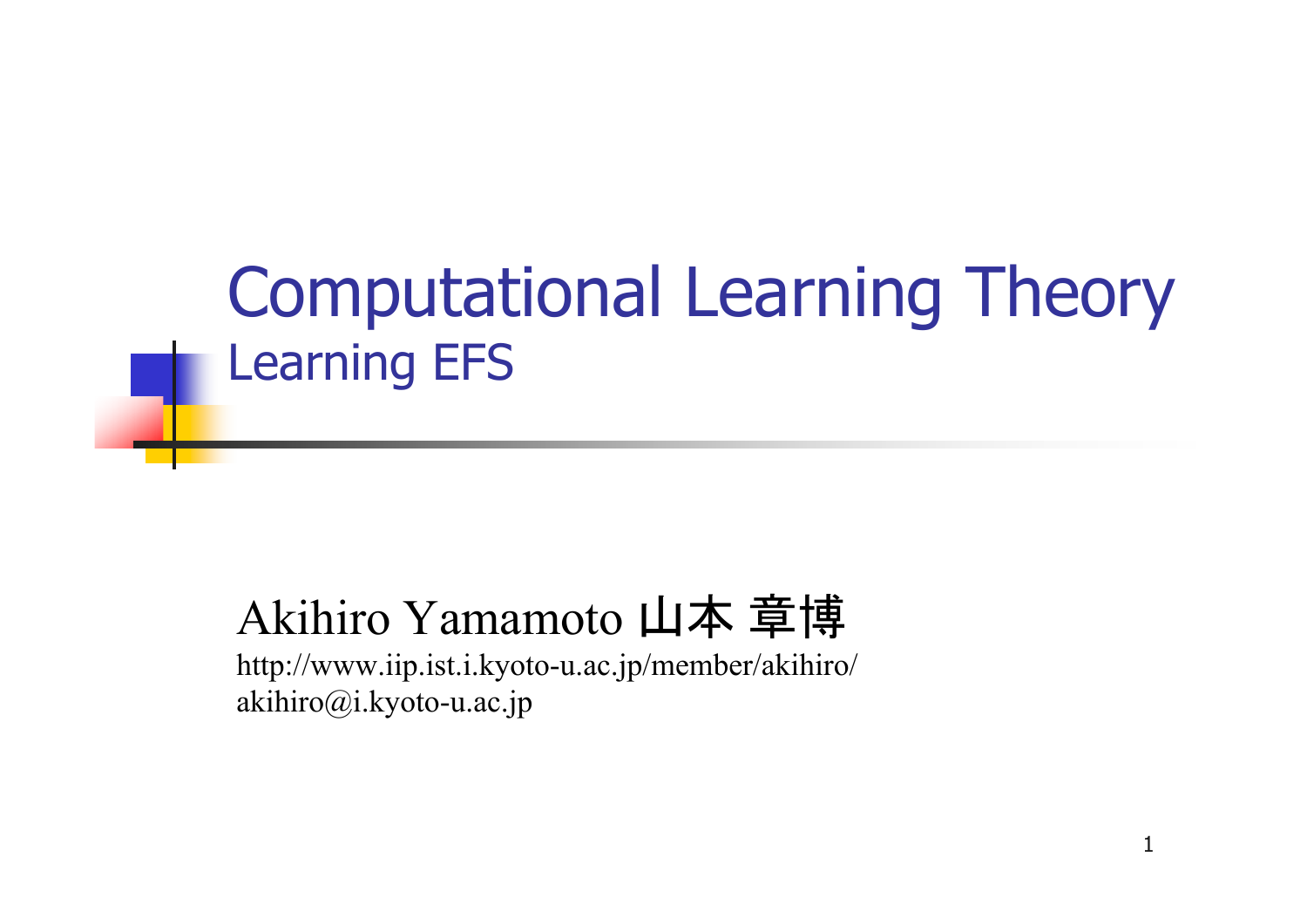# **EFS(cont.)**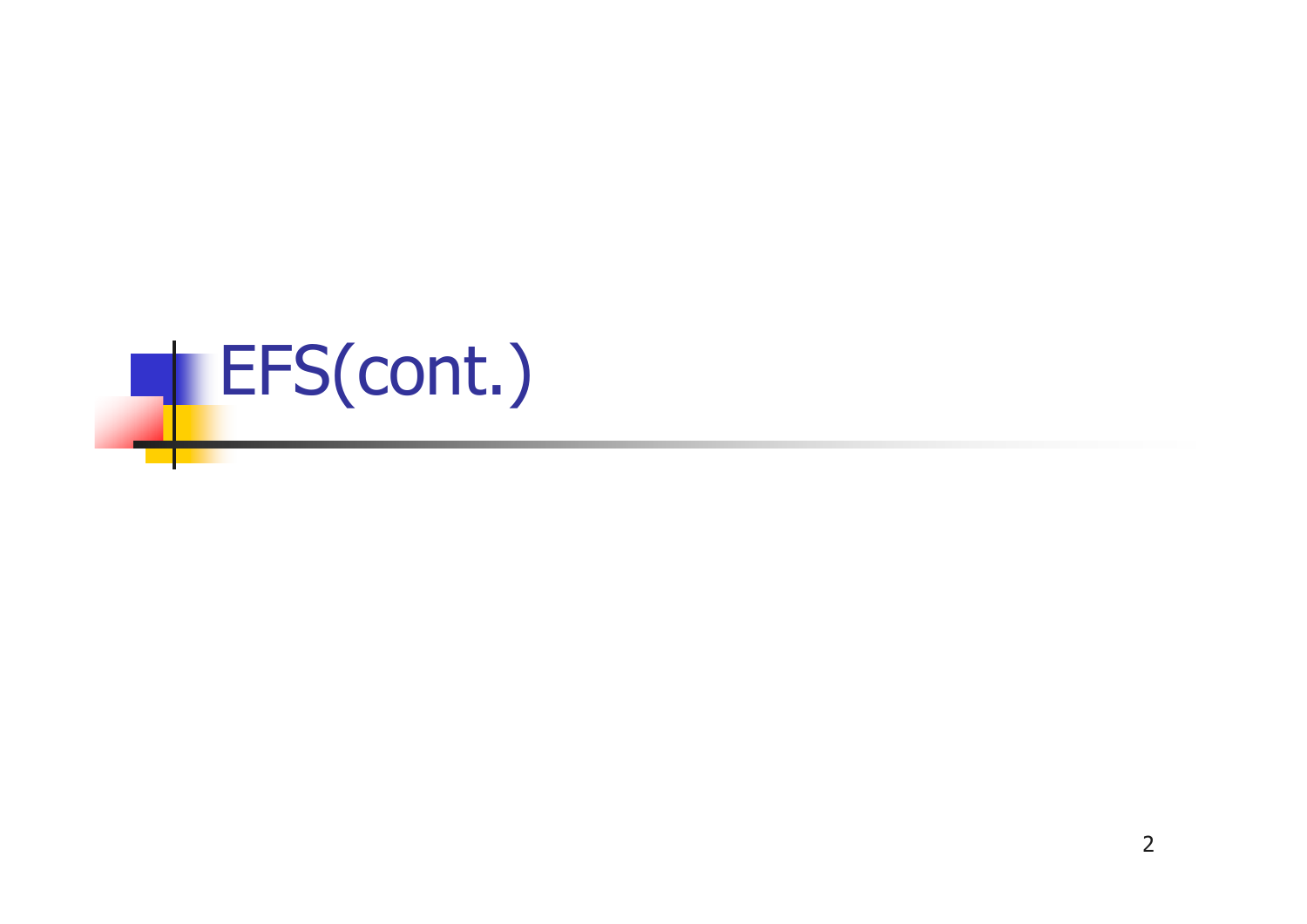#### **The Definite Clause (Rules) and EFS**

An definite clause is a formula of the form

 $p(\pi_1, \ldots, \pi_n) \leftarrow q_1(\tau_{11}, \ldots), q_2(\tau_{21}, \ldots), \ldots, q_k(\tau_{k1}, \ldots)$ 

where  $\pi_1$ ,  $\pi_2$ ,...,  $\tau_{11}$ ,...,  $\tau_{k1}$ ,... are patterns. The definite clause is interpreted as

- "for any substitution  $\theta$ , if  $(\tau_{11}\theta,...) \in Q_1$ ,  $(\tau_{21}\theta,...) \in Q_2,...$ 
	- $q_k(\tau_{k1}\theta,\ldots) \in Q_k$  then  $(\pi_1\theta, \pi_2\theta,\ldots, \pi_n\theta) \in P$ "
		- A clause  $p(\pi_1, ..., \pi_n) \leftarrow$  which has no conditions is sometimes called a unit clause.
- A finite set of definite clause is called an elementary formal system (EFS). [Smullyan 61]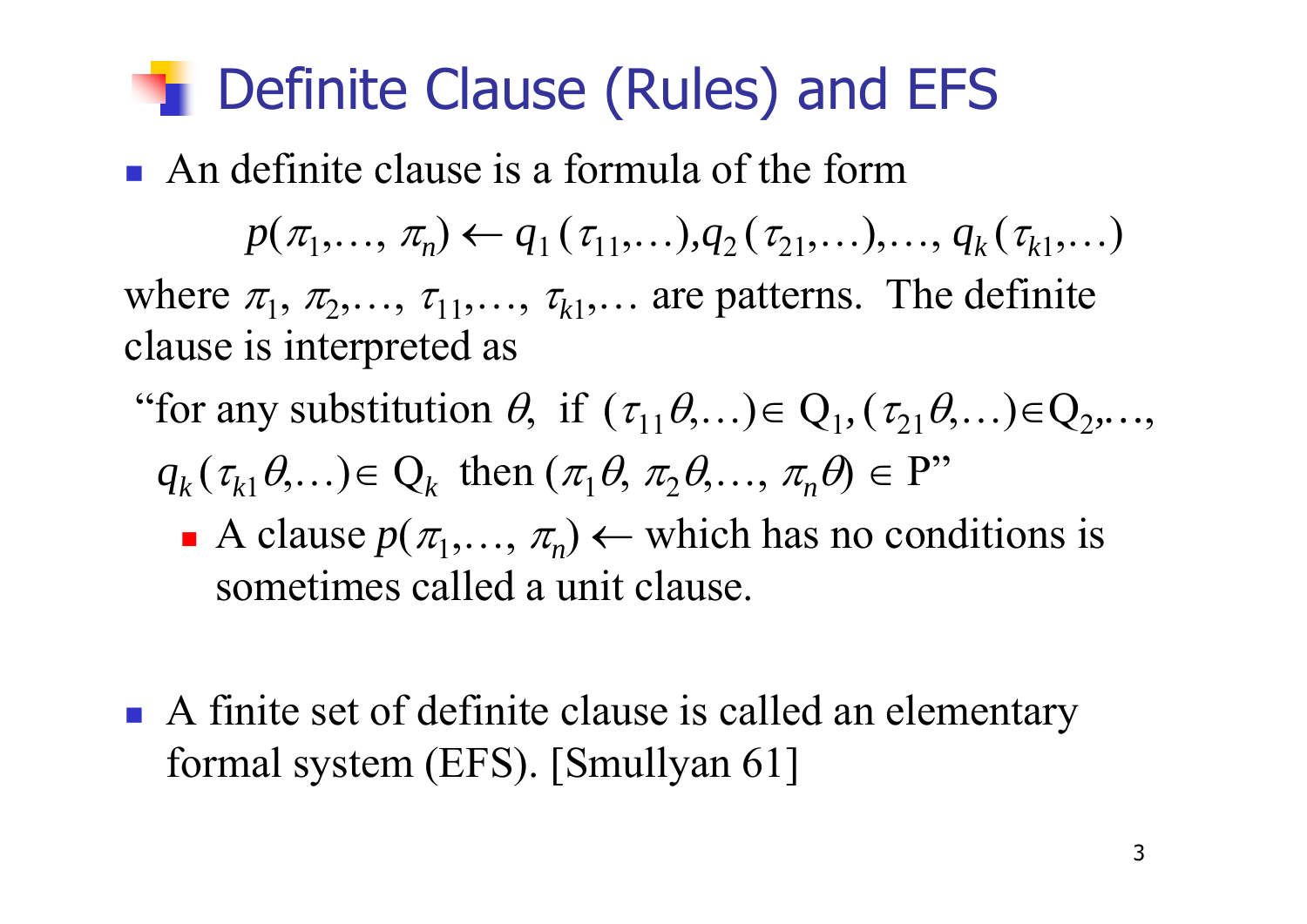

…

#### Some examples of definite clauses are  $p(ax) \leftarrow r(x)$  $r(b)$  $p(axby) \leftarrow r(x), r(y)$  $q(ax, by) \leftarrow q(x, y)$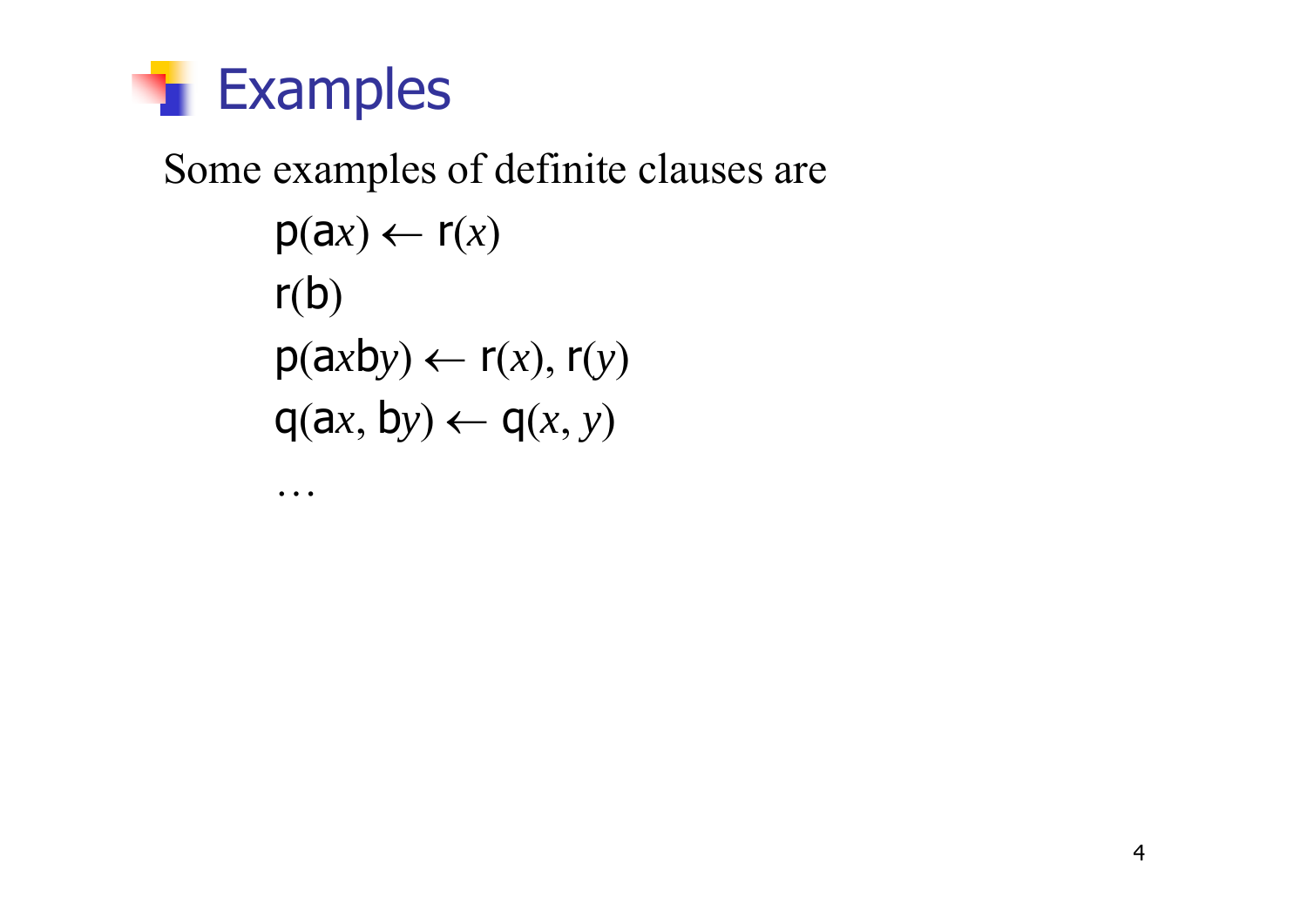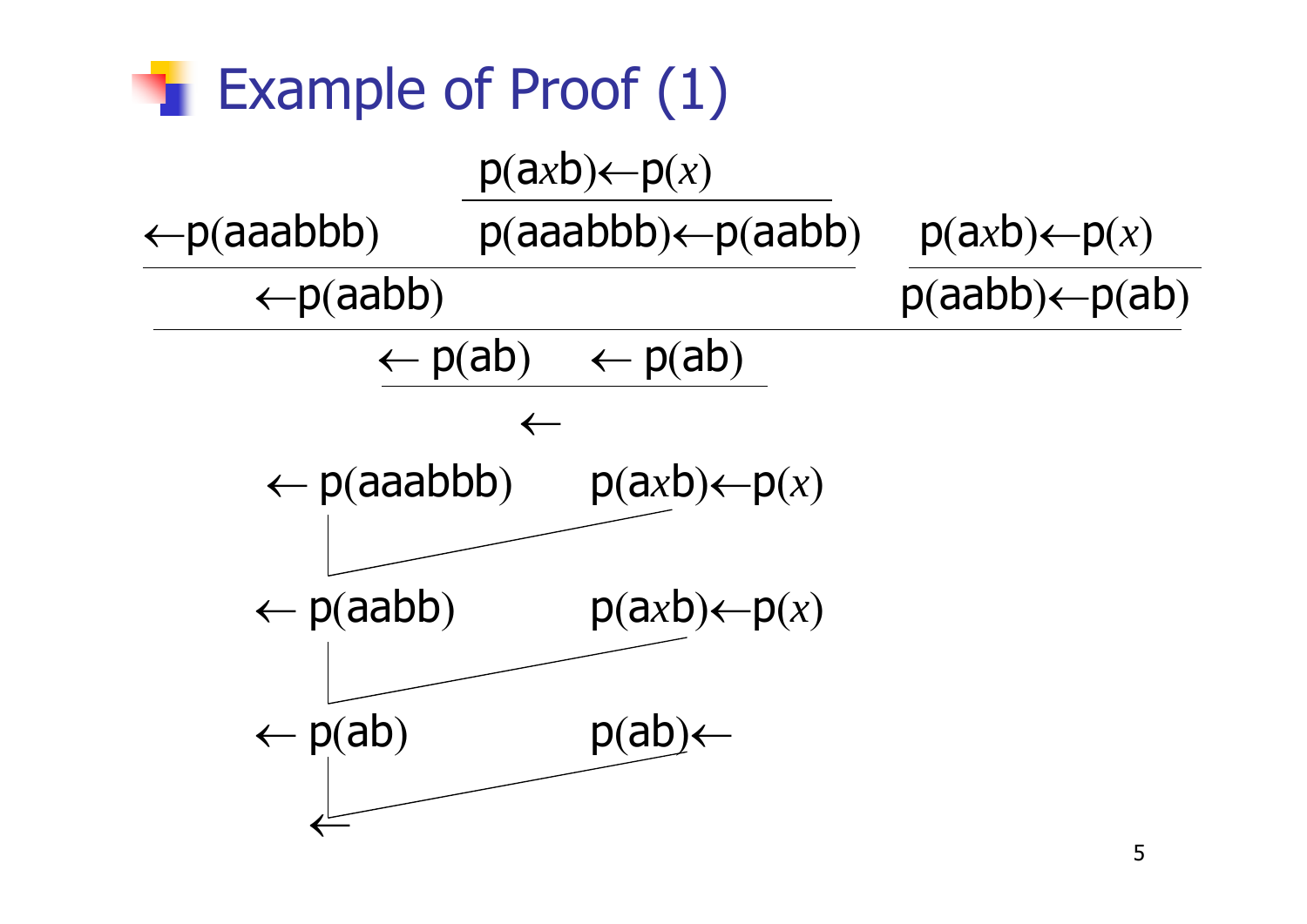## **The Defining a language by proofs**

A ground atomic formula  $p(s_1,...,s_n)$  is provable from an EFS *S* if

> there is a proof which derives an empty clause from is  $\leftarrow p(s_1, \ldots, s_n)$  and *S.*

We define a language with a proof from an EFS.

 $P = L(p, S) = \{ s \mid p(s) \text{ is provable from } S \}$ 

#### Example  $S: p(axb) \leftarrow p(x)$  $p(ab) \leftarrow$  $P = L(p, S) = {ab, aabb, aaabb, aaabbb, \ldots}$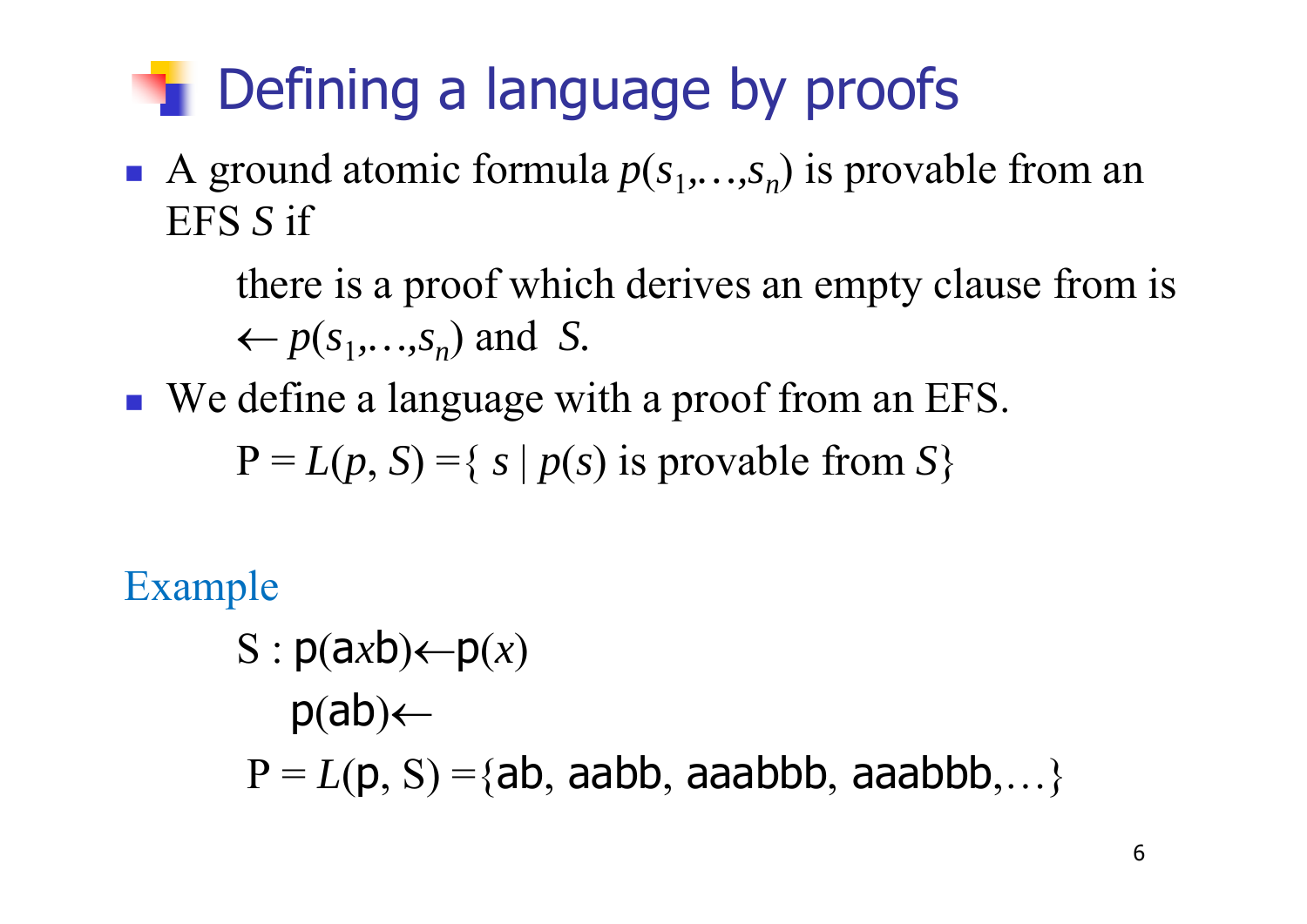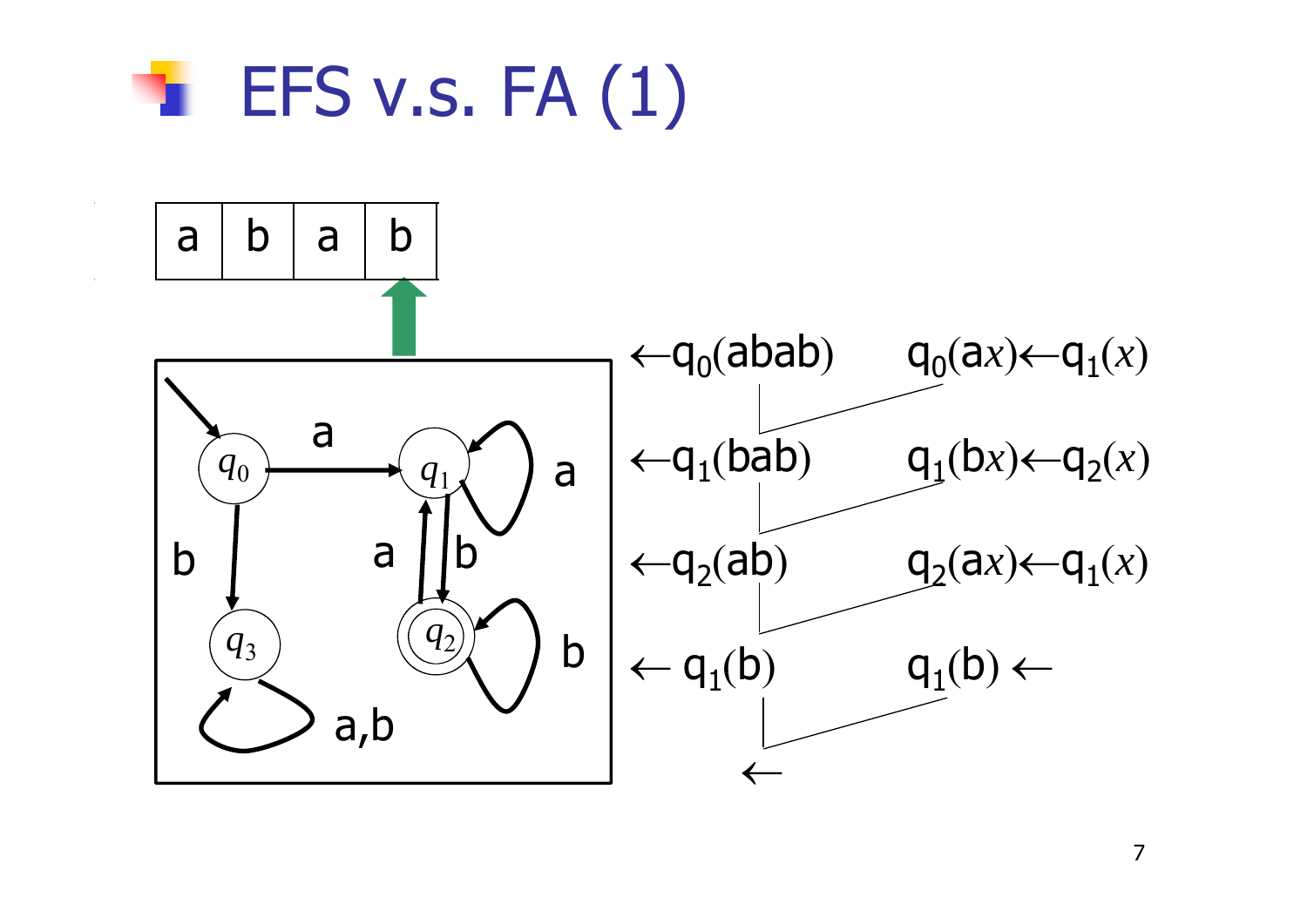## $\blacktriangleright$  EFS v.s. FA $(2)$

**The EFS which simulates an EFS consists of clauses of** the form

$$
p(cx) \leftarrow q(x) \qquad c \in \Sigma
$$
  
or  

$$
p(c) \leftarrow
$$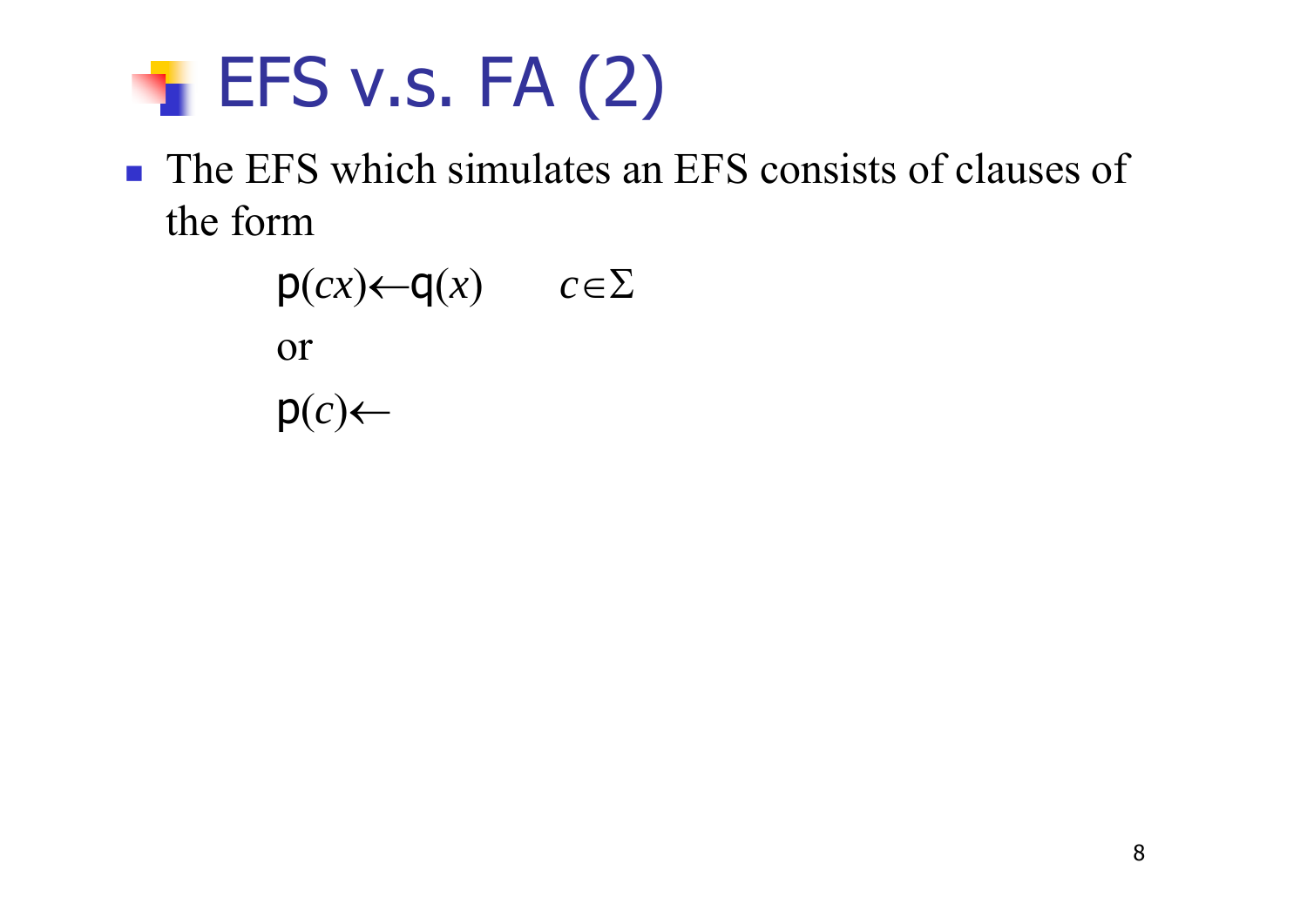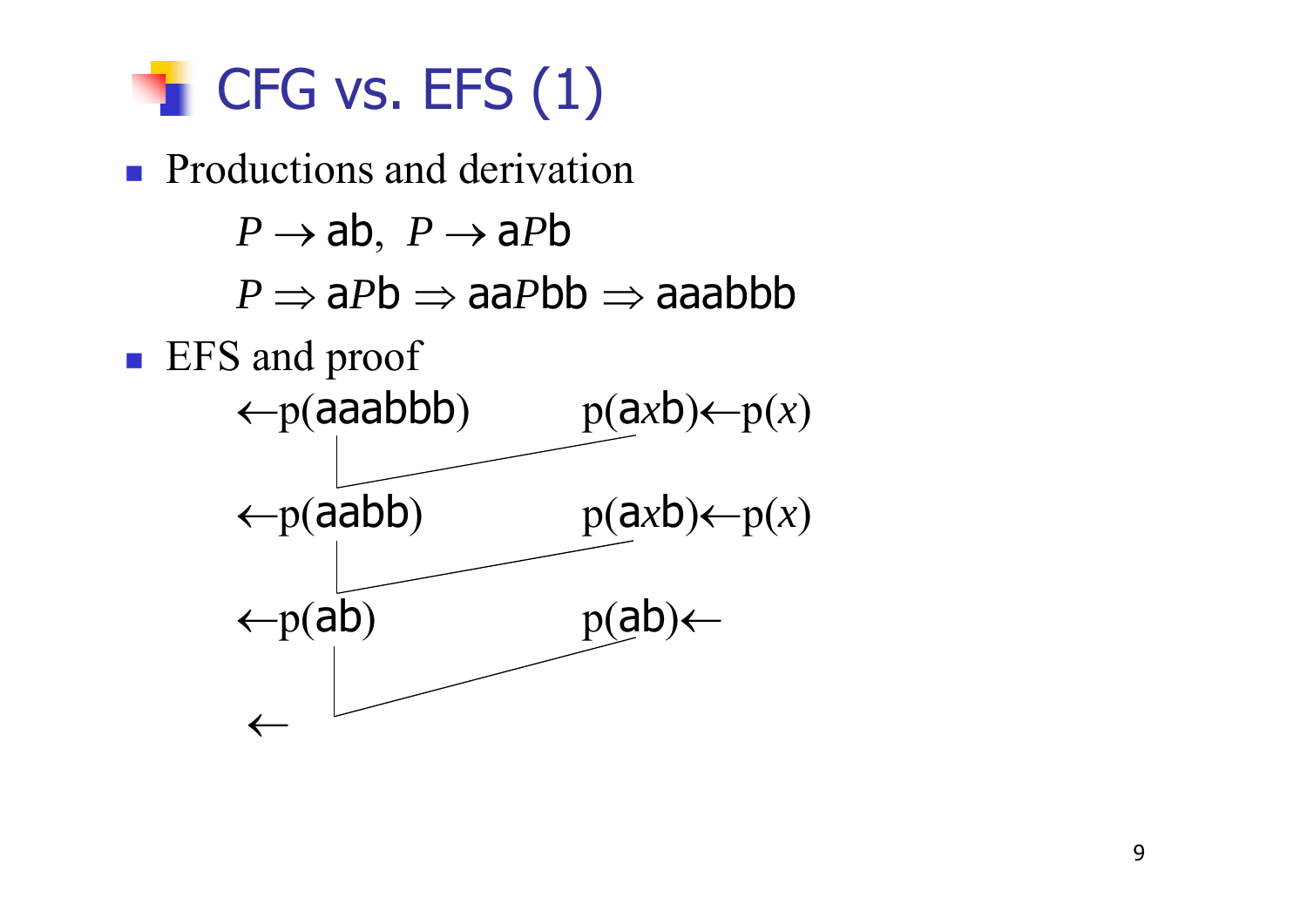

**For every production rule**  $P \to w_1 Q_1 w_2 Q_2 ... Q_n w_{n+1}$  *P<sub>r</sub>Q*  $\in$  *N*,  $w_i \in \Sigma^*$ we define a definite clause $p(w_1 x_1 w_2 x_2 ... x_n w_{n+1}) \leftarrow q_1(x_1), q_2(x_2), ..., q_n(x_n)$ 

Example

 $P \rightarrow aPb$   $\longrightarrow$   $p(axb) \leftarrow p(x)$  $P \rightarrow ab$  **D**  $p(ab) \leftarrow$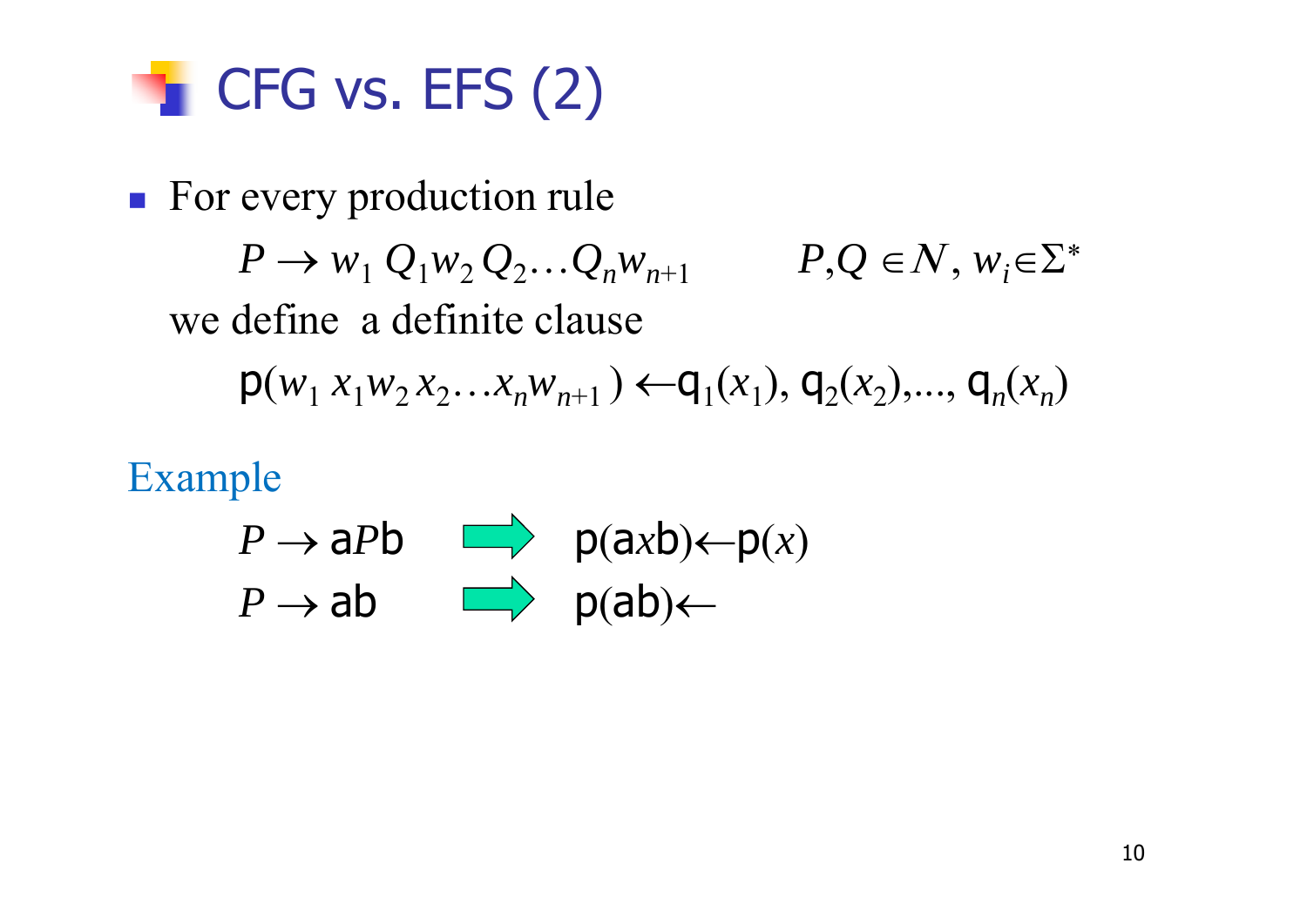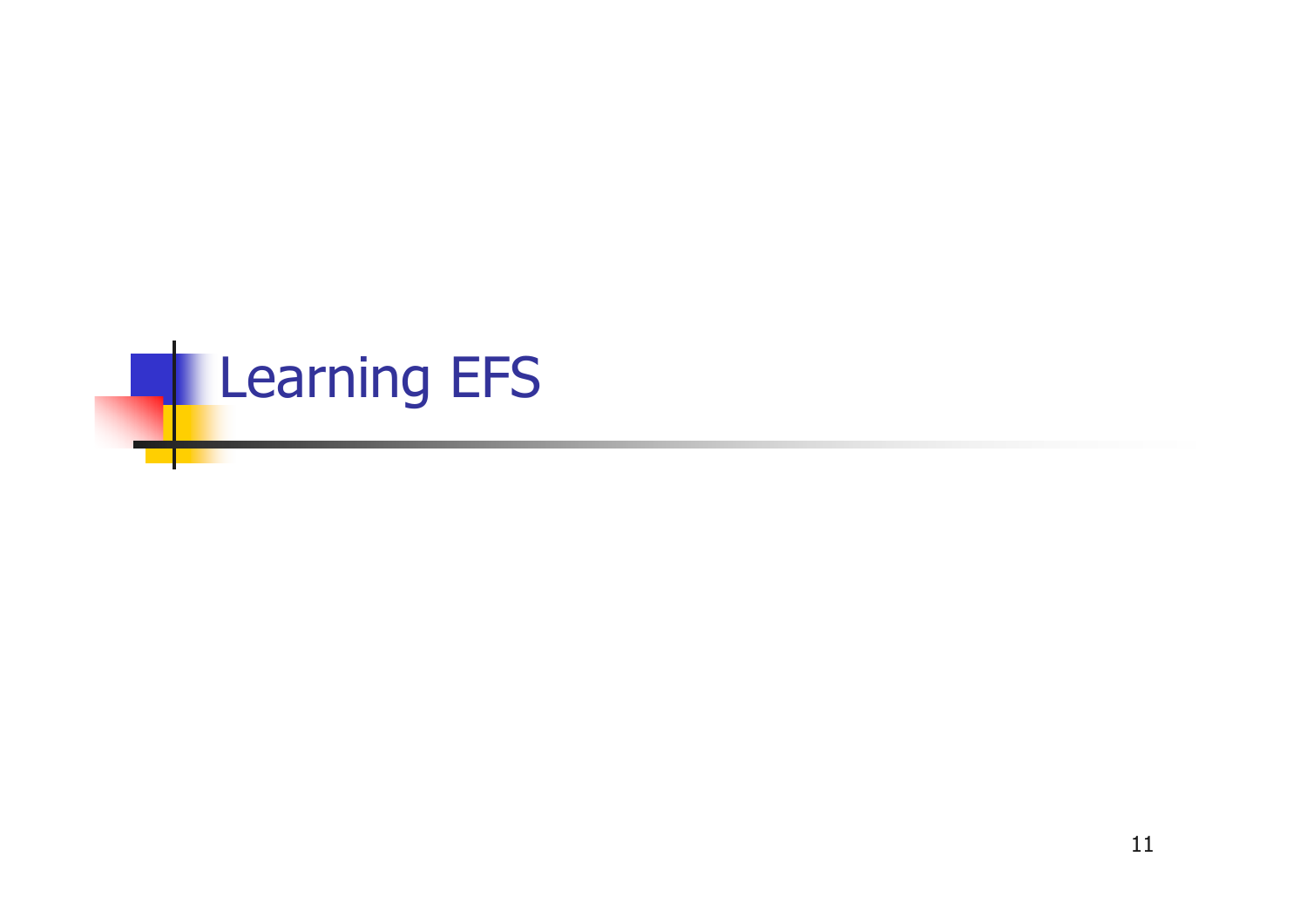## **Learning EFS languages**

#### Example 1

- $C = \{$ aaaab, aaaaaab, aab, b, aaaaaaaaab $\}$
- $D = \{a, bbbb, abba, baaaaba, babbb\}$

#### Example 2  $C = \{ \textsf{aabb}, \textsf{aaabbb}, \textsf{ab}, \textsf{aaaabbbb}\}$  $D = \{a, b, bbbb, abb, baaaaba, babbb\}$

#### Example 3

 $C=\{$ abaabb, aabb, ababaabb,aabbaabb $\}$  $D = \{a, b, bbbb, abb, baaaaba, babbb\}$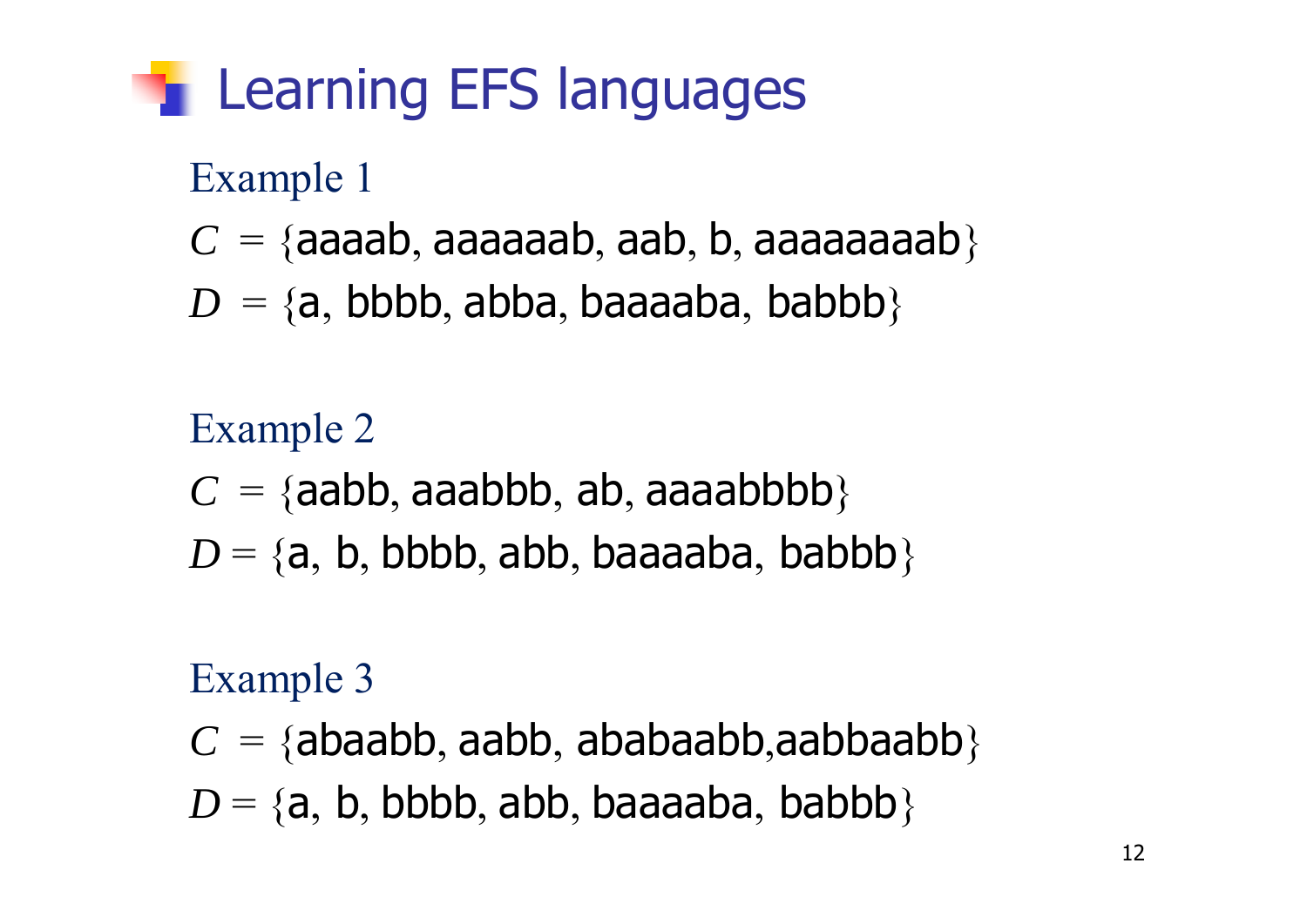

- Fix an effective enumeration of EFS on  $\Sigma \cup X$ :  $S_1, S_2, \ldots$ 
	- $k = 1, S = S_1$ for  $n = 1$  forever receive  $e_n = \langle s_n, b_n \rangle$ while (  $0 \le \exists j \le n$  $(e_i = \langle s_i, + \rangle \text{ and } s_i \notin L(S))$  and  $(e_i = \langle s_i, -\rangle \text{ and } s_j \in L(S))$ *S= S'* for an appropriate *S'*; *k* ++

output *S*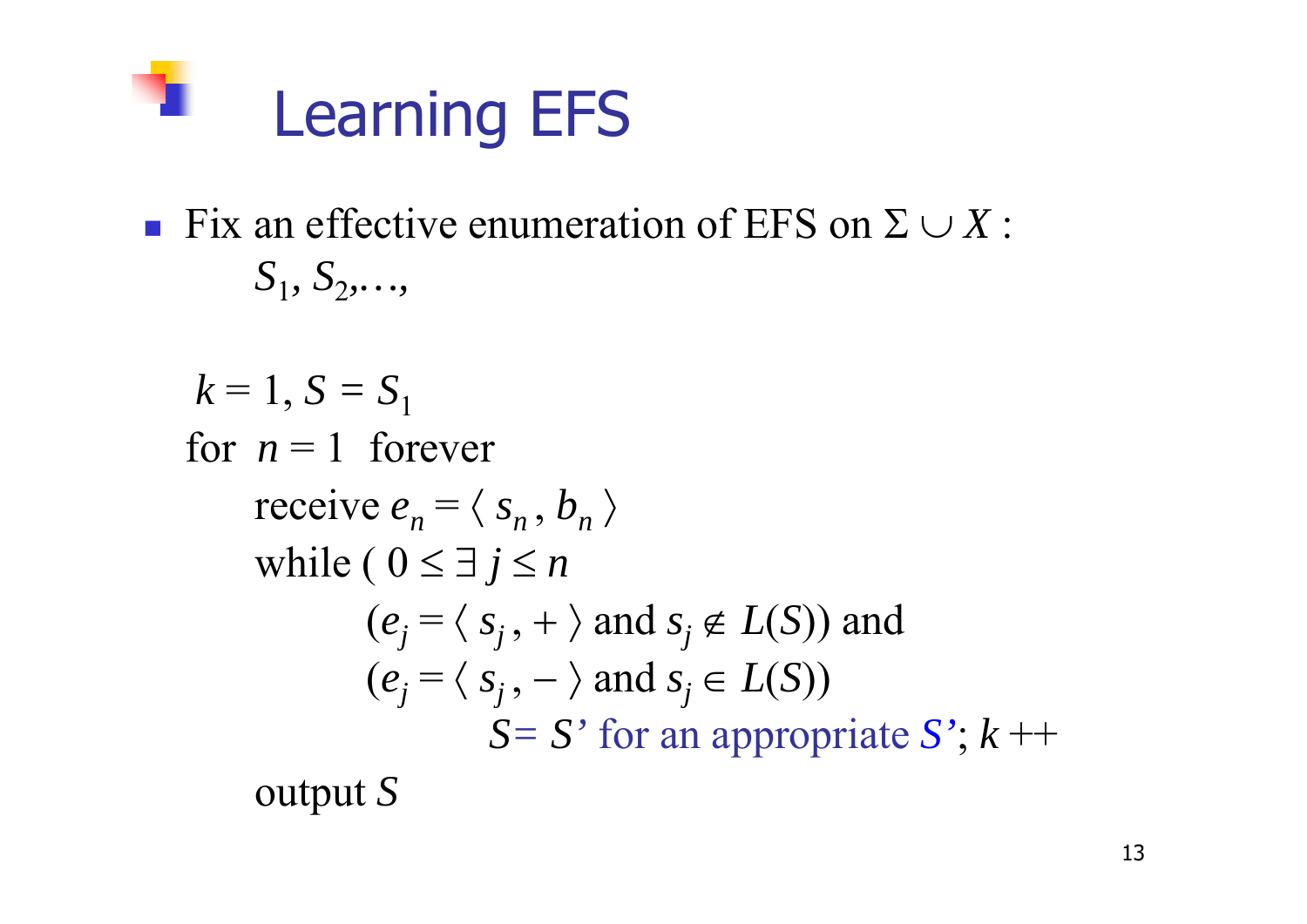

- A simple method to enumerate EFS is just like the enumeration of FA.
- We define the size of an EFS *S* as the total number of symbols in *S* but except " $\leftarrow$  ", " ( ", " )"and ", ".

Example size( $\{p(axb) \leftarrow p(x), p(ab) \leftarrow \} = 9$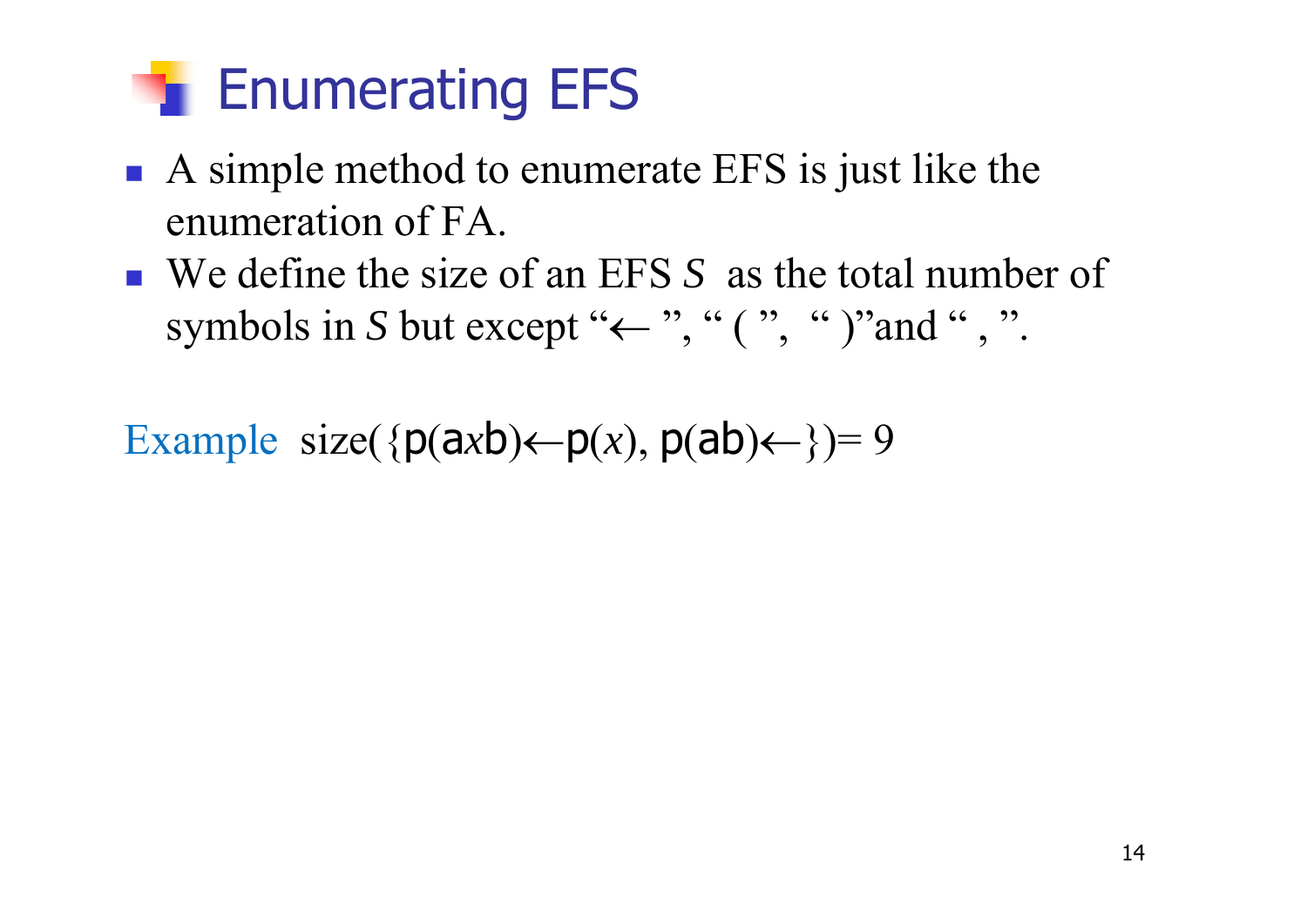

$$
\Sigma = \{a, b\}
$$
  
size(S)

 $\ddot{\bullet}$   $\ddot{\bullet}$ 

2  
\n{ 
$$
p(a) \leftarrow \}
$$
, {  $p(b) \leftarrow \}$ , {  $p(x) \leftarrow \}$   
\n3  
\n{  $p(aa) \leftarrow \}$ , {  $p(ab) \leftarrow \}$ , {  $p(ba) \leftarrow \}$ , {  $p(bb) \leftarrow \}$ ,  
\n{  $p(xy) \leftarrow \}$ , {  $p(xx) \leftarrow \}$ , {  $p(ax) \leftarrow \}$ , {  $p(bx) \leftarrow \}$ ,  
\n{  $p(xa) \leftarrow \}$ , {  $p(xb) \leftarrow \}$ ,  
\n{  $p(a) \leftarrow p(a) \}$ , ..., {  $p(x) \leftarrow p(x)$ ,

$$
\{p(aaa) \leftarrow \},...,
$$

$$
\{p(a) \leftarrow, p(b) \leftarrow \},..., \{p(b) \leftarrow, p(x) \leftarrow \}
$$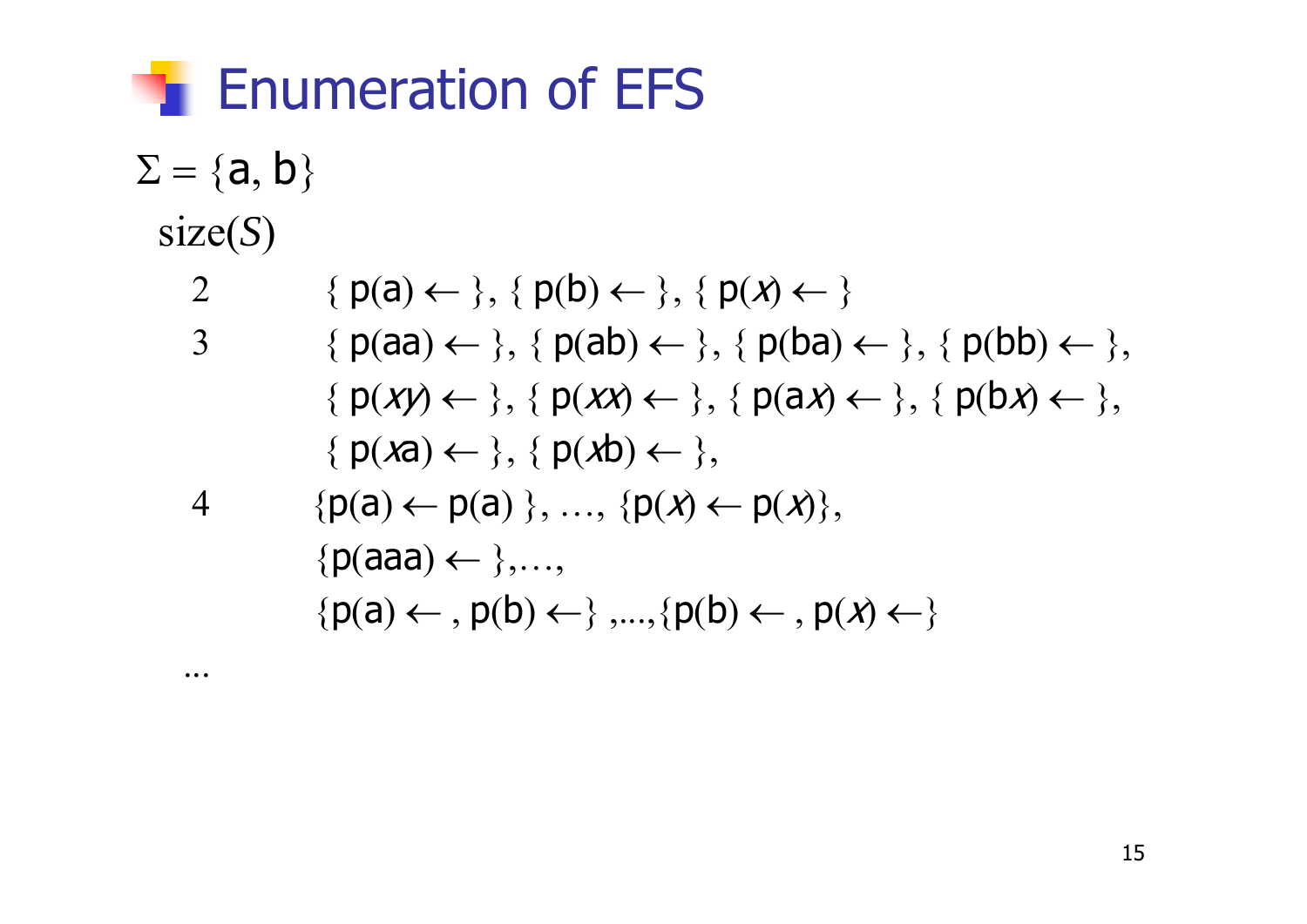## **Refinement Operators**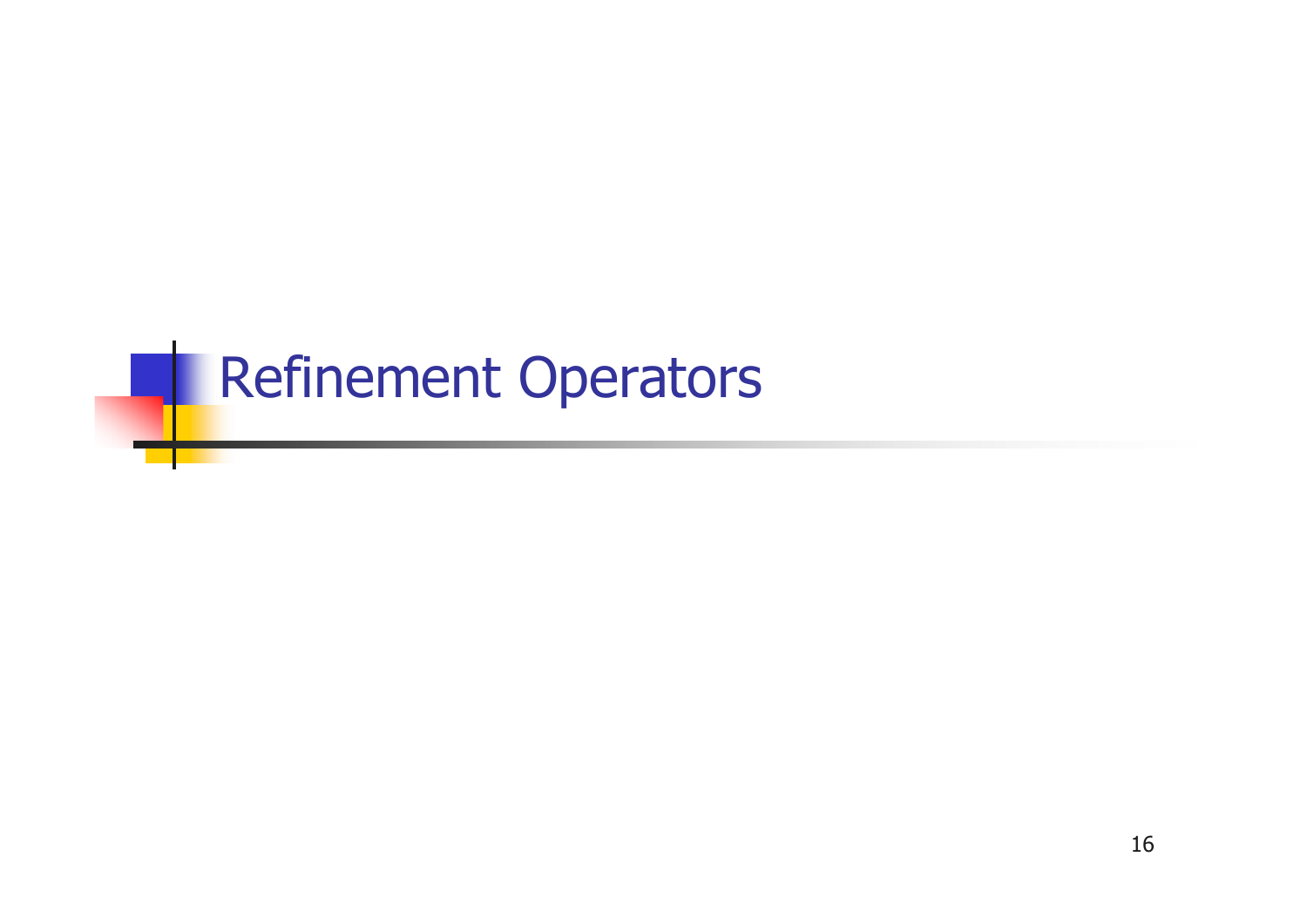## Key idea: Refinement Operator(1)

Let G be a set of grammar and  $L(G)$  be the class of languages represented by grammar in G.

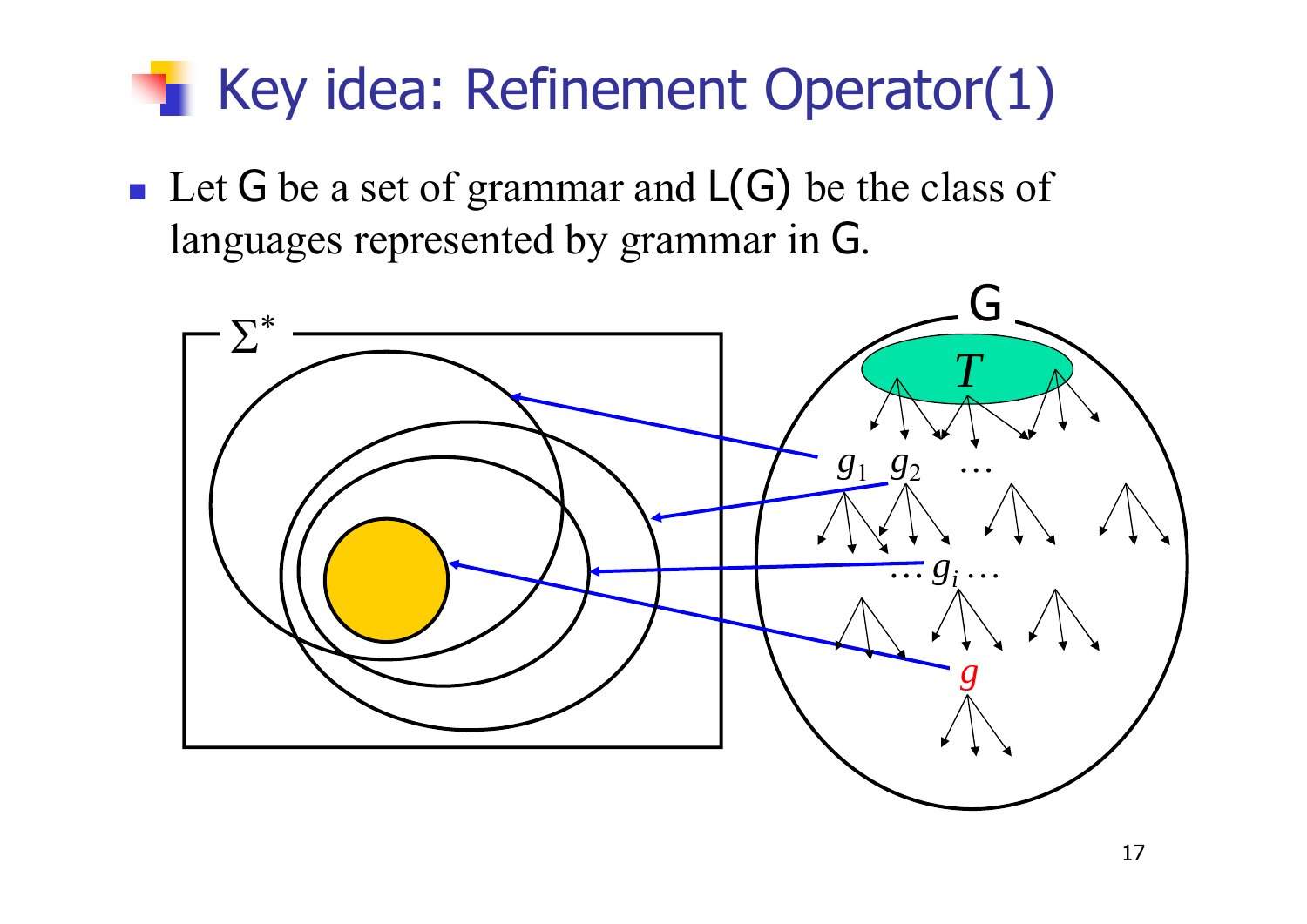#### **Refinement Operator(2)**

- A refinement operator  $\rho$  defines, from a given grammar *g,* set of grammar satisfying:
	- 1.  $\rho(g)$  is recursively enumerable,
	- 2. for all  $h \in \rho(g)$   $L(h) \subseteq L(g)$ , and
	- 3. ere is no sequence  $g_1, g_2, ..., g_n$  of grammars such that  $g_{i+1}$ = $\rho(g_i)$  and  $g_1$ =  $g_n$ .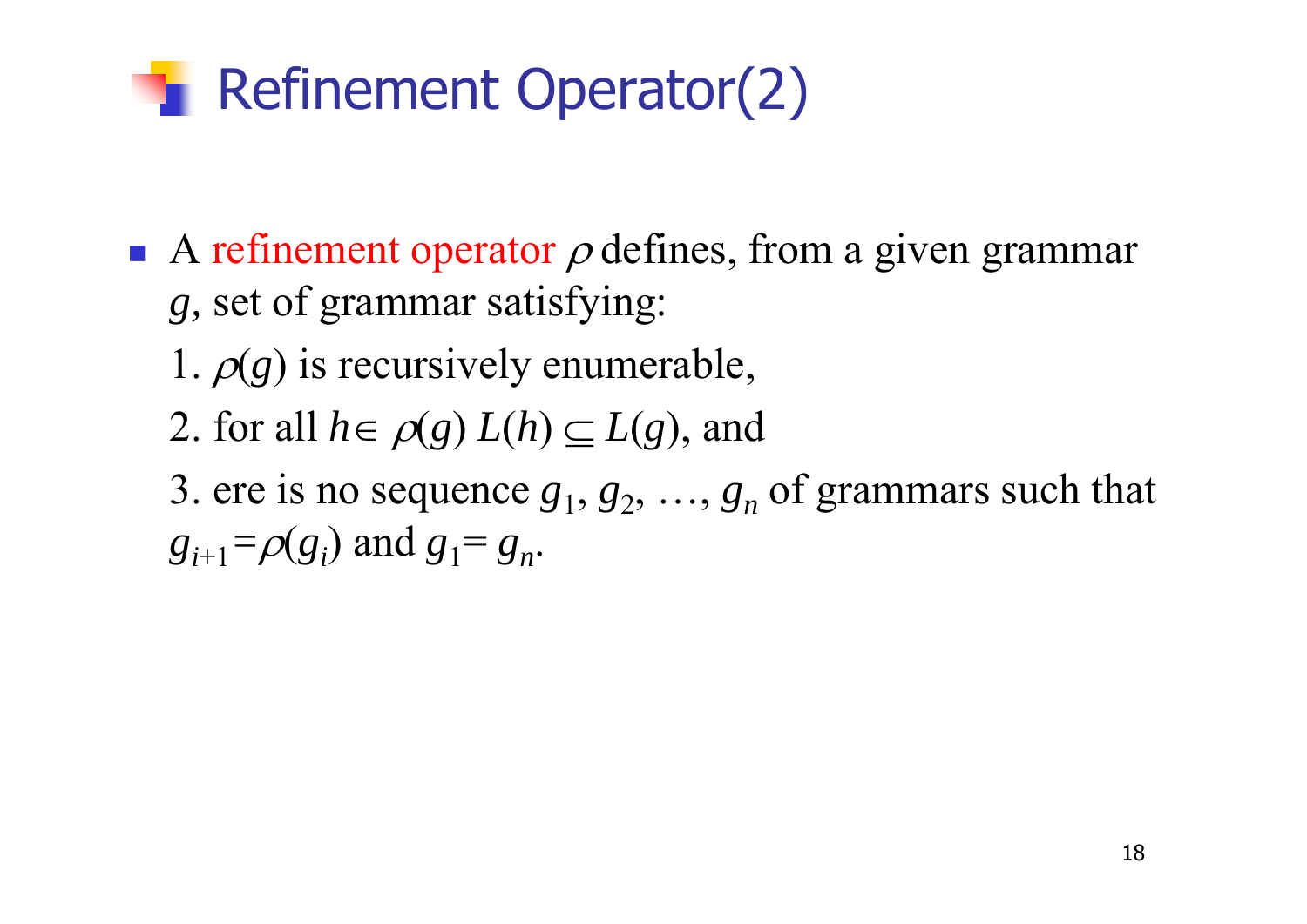#### **The Refinement of Patterns**

 $\blacksquare$  For patterns on  $\Sigma$ .

 $\sigma_x = \{ x := x \}$  where *y* is a fresh variable  $\Theta_{xc} = \{ x := c \}$  where *c* is in  $\Sigma$  $\delta_{xy}$  ={  $x := z$ ,  $y := x$ } where *z* is a fresh variable  $\rho(\pi) = \{\pi \sigma_{x} \mid x \text{ is a variable occurring in } \pi \}$  $\cup$  { $\pi \theta_{xc}$  | x is a variable occurring in  $\pi$  and c is in  $\Sigma$ }

 $\cup$  { $\pi \delta_{xy}$  | x and y are variables occurring in  $\pi$  }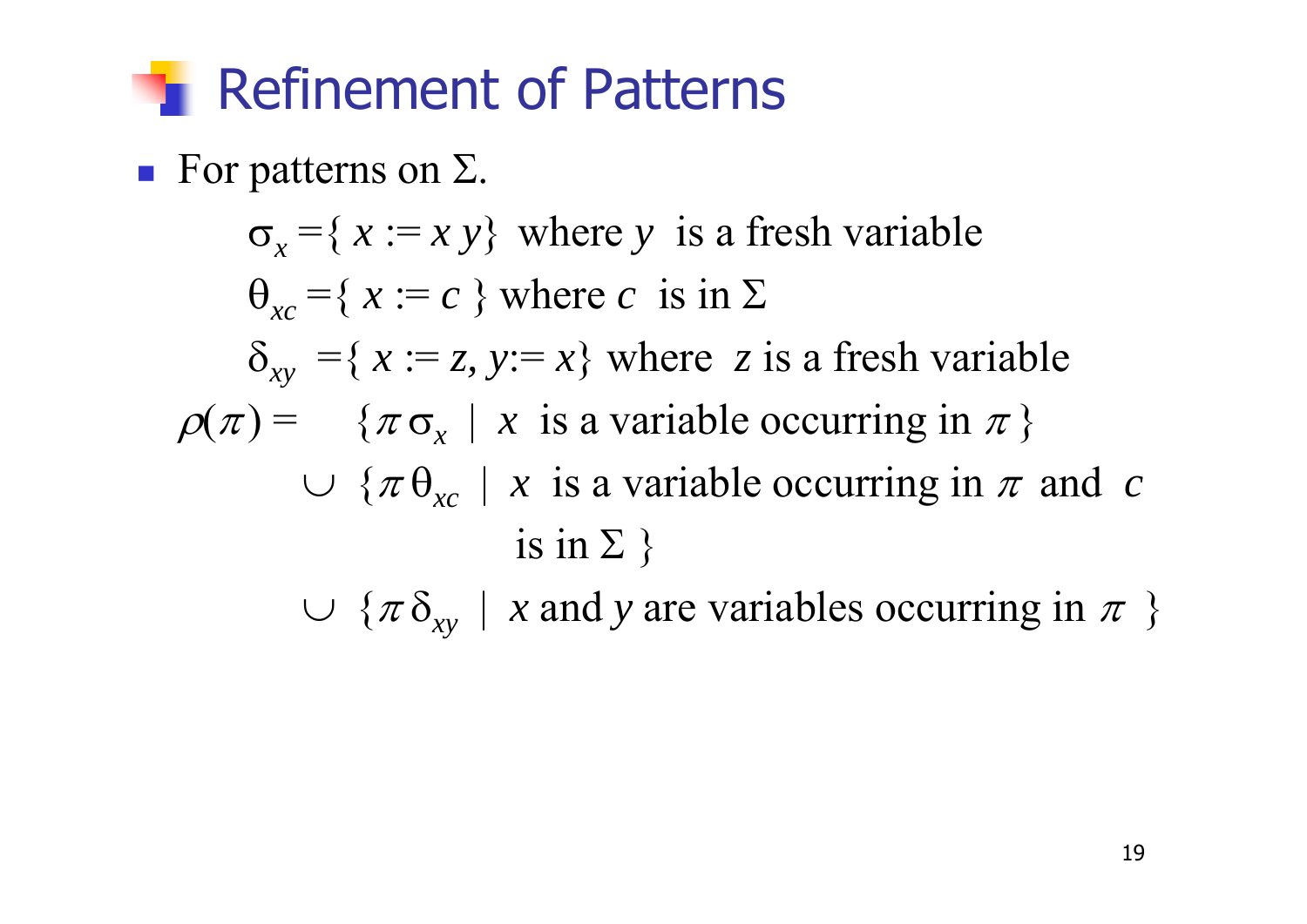#### **Hasse Diagram (General Version)** *L* (*x* ) *L* ( a ) *L* (*xy*)  $L(\mathsf{b})$ *L* (*x* <sup>a</sup>)  $L(x\mathbf{b})$ *L* (*xyz*) *L* (*xx*)  $L(ax)$  $L(bx)$ *L* (aa) *L* (ba) *L* (ab) *L* (bb )  $L(xyzw) L(xyz) L(xyz) L(xzy) L(xby) L(axy) L(bxy) L(xxy) L(xyx) L(xyy)$ *L* (*xyxy* )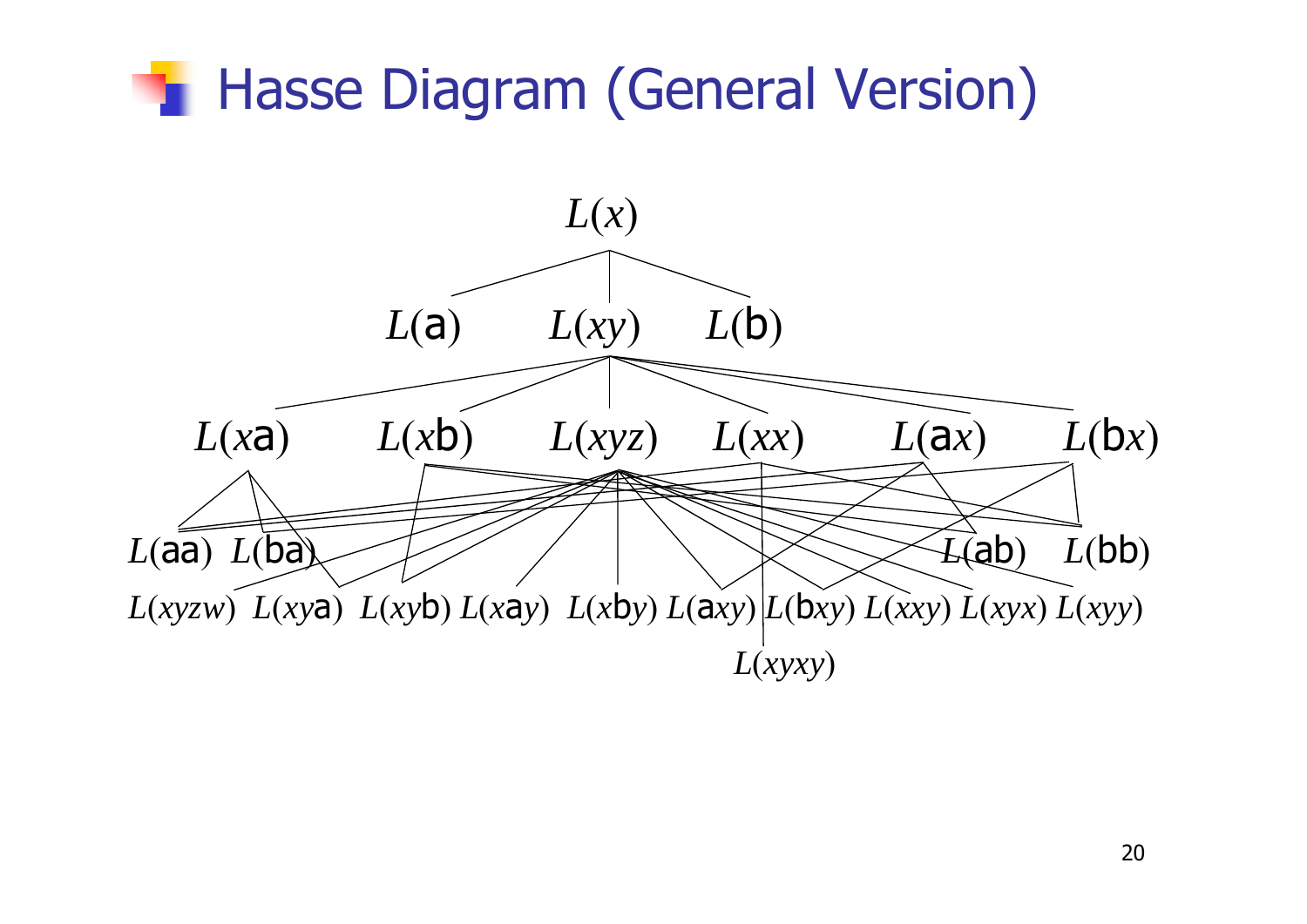# Generating Patterns with Refinement

- Let C be a set of positive examples and D be a set of negative examples.
- P. Assume the set of variables  $X = \{x_1, x_2, \ldots, x_n, \ldots\}$ Let  $P := \set{x_1}, Q := \varnothing$ */\* P* is for keeping candidates, and *Q* is for minimal candidates.\*/ **while**  $P \neq \varnothing$  do

```
choose fromPP^{\ast}:=\varnothingfor each \pi' \in \rho(\pi)if C \subseteq L(\pi^*) and L(\pi^*) \cap D = \varnothingP^{\ast}:=P^{\ast}\cup\{\pi^{\ast}\}if P' = \varnothingQ := Q \cup {\pi}
```
**else** 

$$
P:=P-\{\pi\}\cup P^*
$$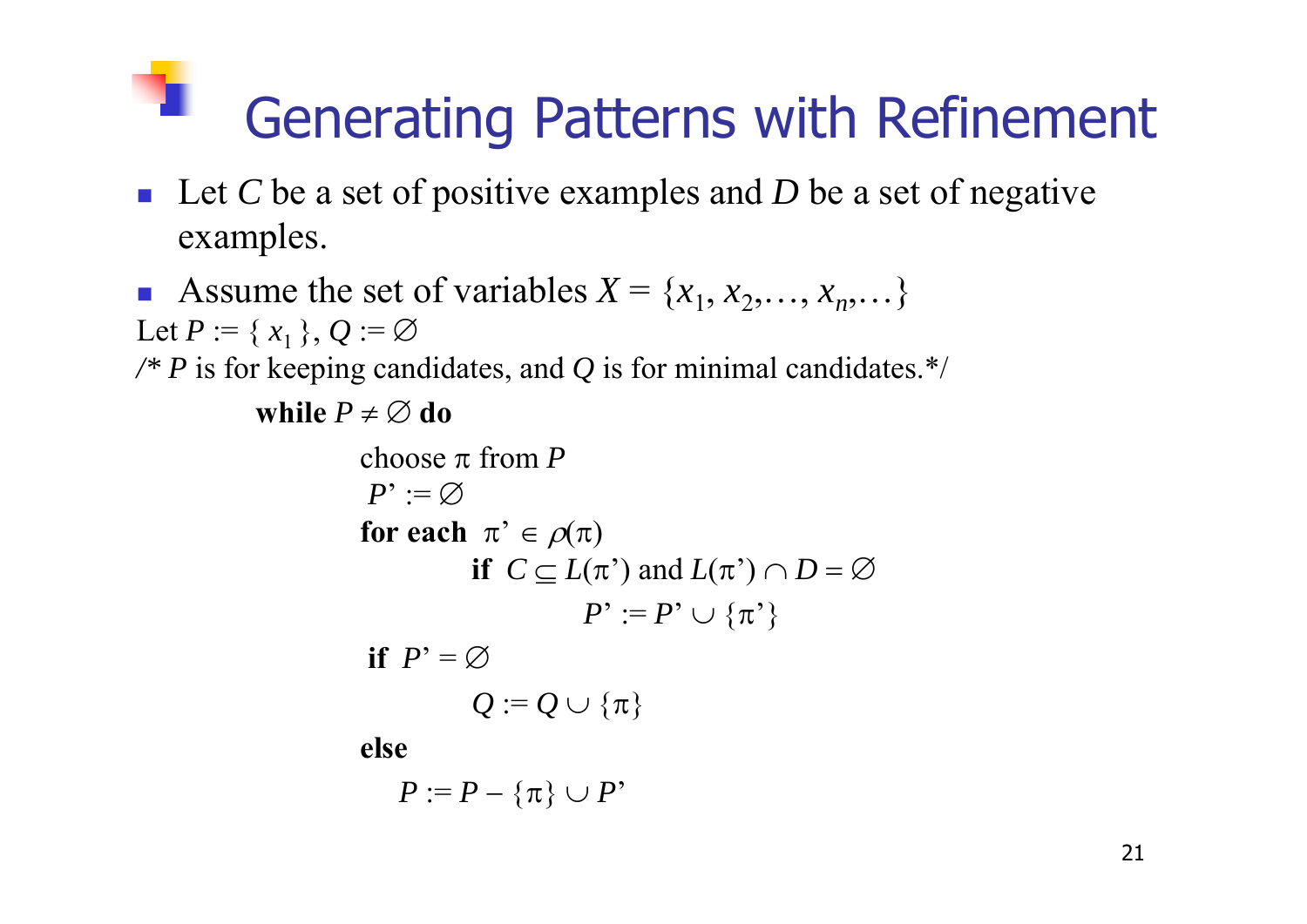## **T** Some Required Properties

 $\rho$  should be locally finite :

 $\rho(g)$  is a finite and the enumeration of its elements terminates in finite time.

 $\blacksquare$   $\rho$  should be semantically complete :

For every language  $L(h)$  such that  $L(h) \subset L(g)$ , there is a sequence  $g_1, g_2, ..., g_n$  such that

$$
g_1 = g, g_{i+1} = \rho(g_i)
$$
  $(i = 1, ..., n-1)$ , and  $L(g_n) = L(h)$ .

**There exist finitely many maximal grammars:** 

For every grammar g, there exits a sequence  $g_1, g_2, ..., g_n$ such that

*g*<sub>1</sub> is maximal,  $g_{i+1} = \rho(g_i)$  (*i* =1,…,*n*-1), and  $g_n = g$ .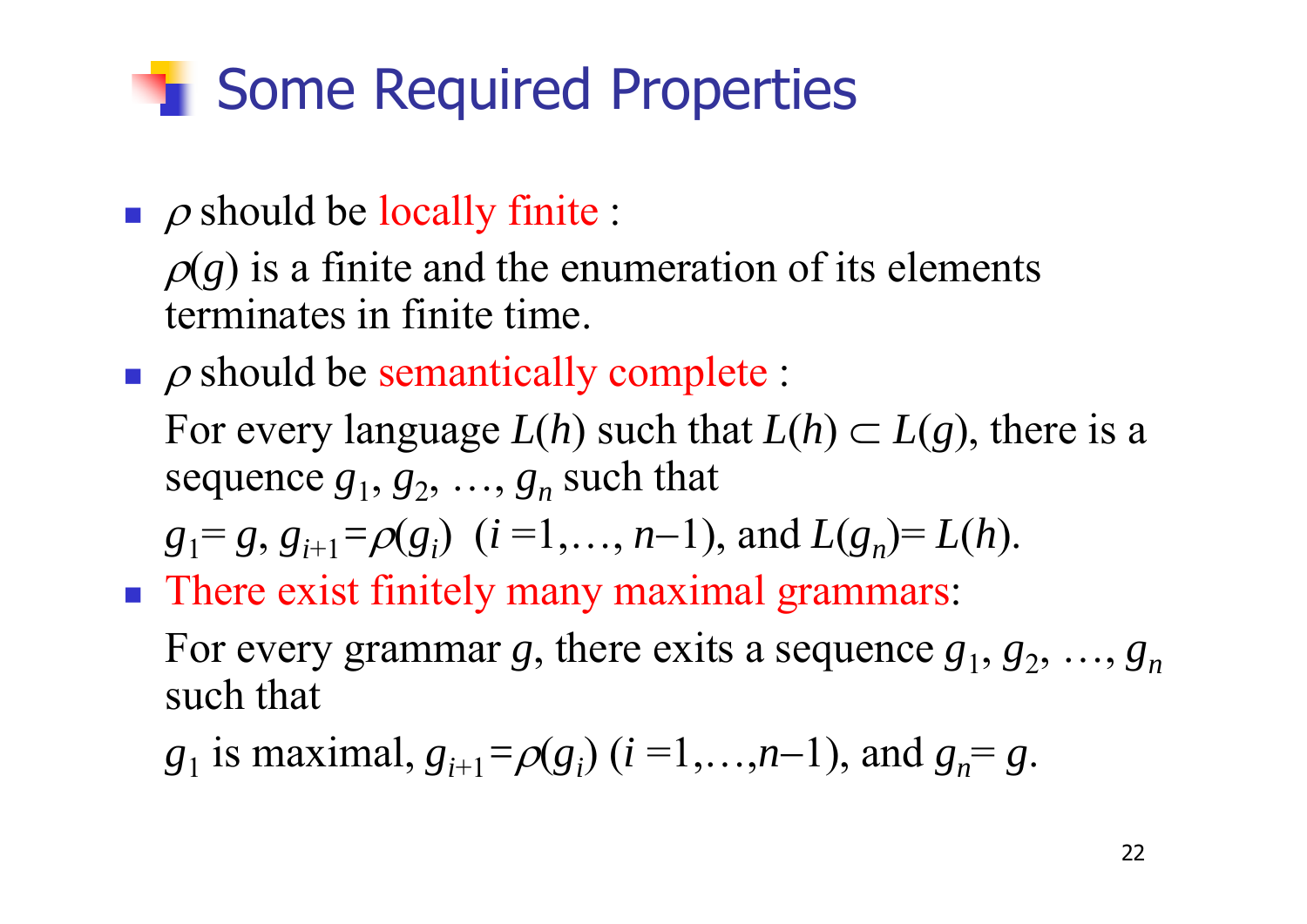#### Refinement of EFS

- Because an EFS is a set of definite clauses, we define the refinement operator for EFSs by
	- **defining the refinement of operator of definite clause**
	- and then defining the refinement operator of the set of definite clauses.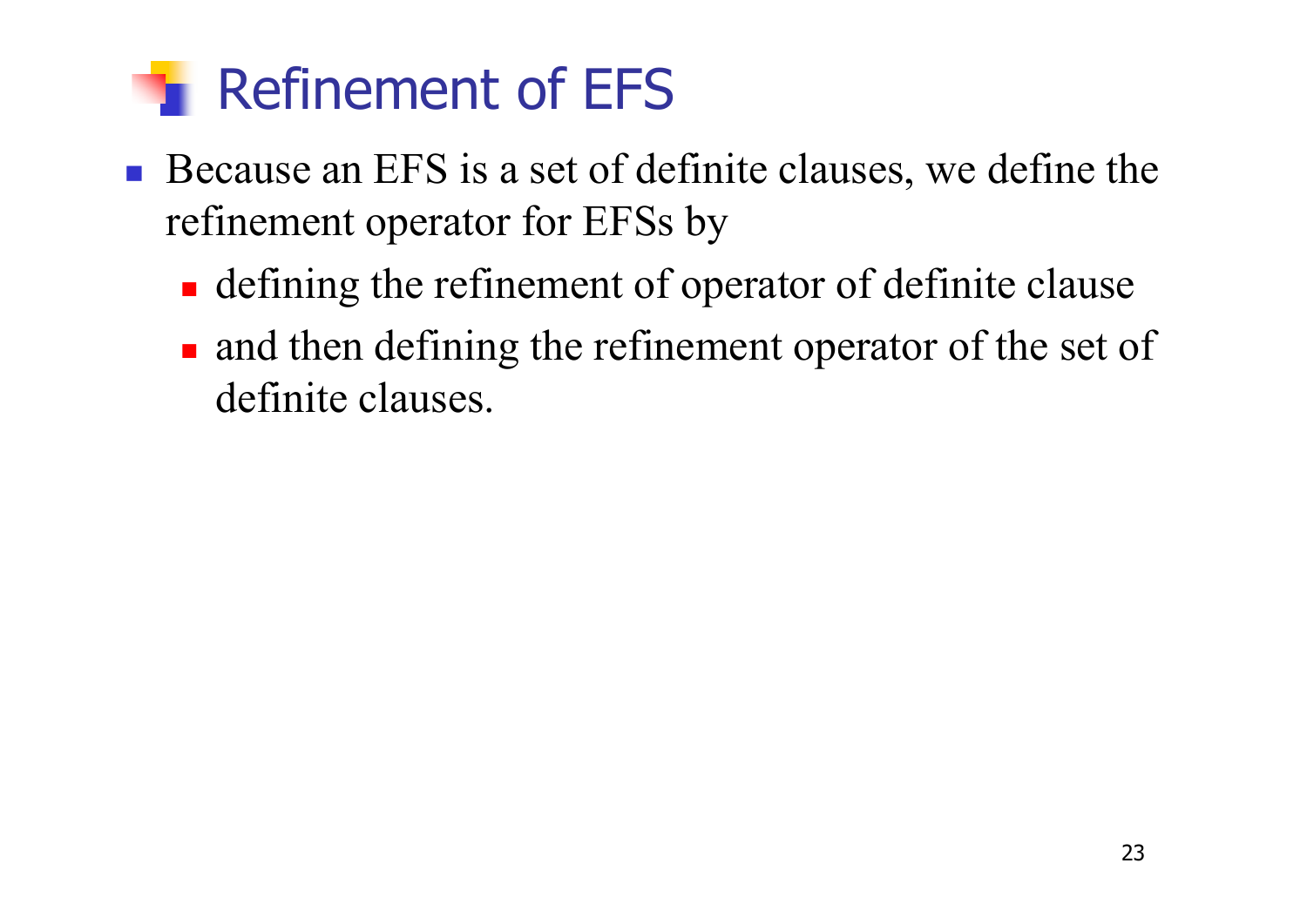## **Refinement of definite clauses**

**F** For a definite clause  $C = A \leftarrow B_1, \ldots, B_n$ 

 $\sigma_x = \{ x := x \, y \}$  where *y* is a fresh variable  $\Theta_{xc} = \{ x := c \}$  where *c* is in  $\Sigma$  $\delta_{xy}$  ={  $x := z$ ,  $y := x$ } where *z* is a fresh variable  $\rho(C) = \{C \sigma_x \mid x \text{ is a variable occurring in } C \}$  $\cup \{C \theta_{xc} \mid x \text{ is a variable occurring in } C \text{ and }$ *c* is in  $\Sigma$  }  $\cup \ \ \{C$  $\delta_{xy}$  | *x* and *y* are variables occurring in *C* } ○ { $A \leftarrow B_1, ..., B_n, p(x_1, ..., x_k)$ 

> where  $x_1, \ldots, x_k$  are mutually distinct variables occuring in *A*  $}$  24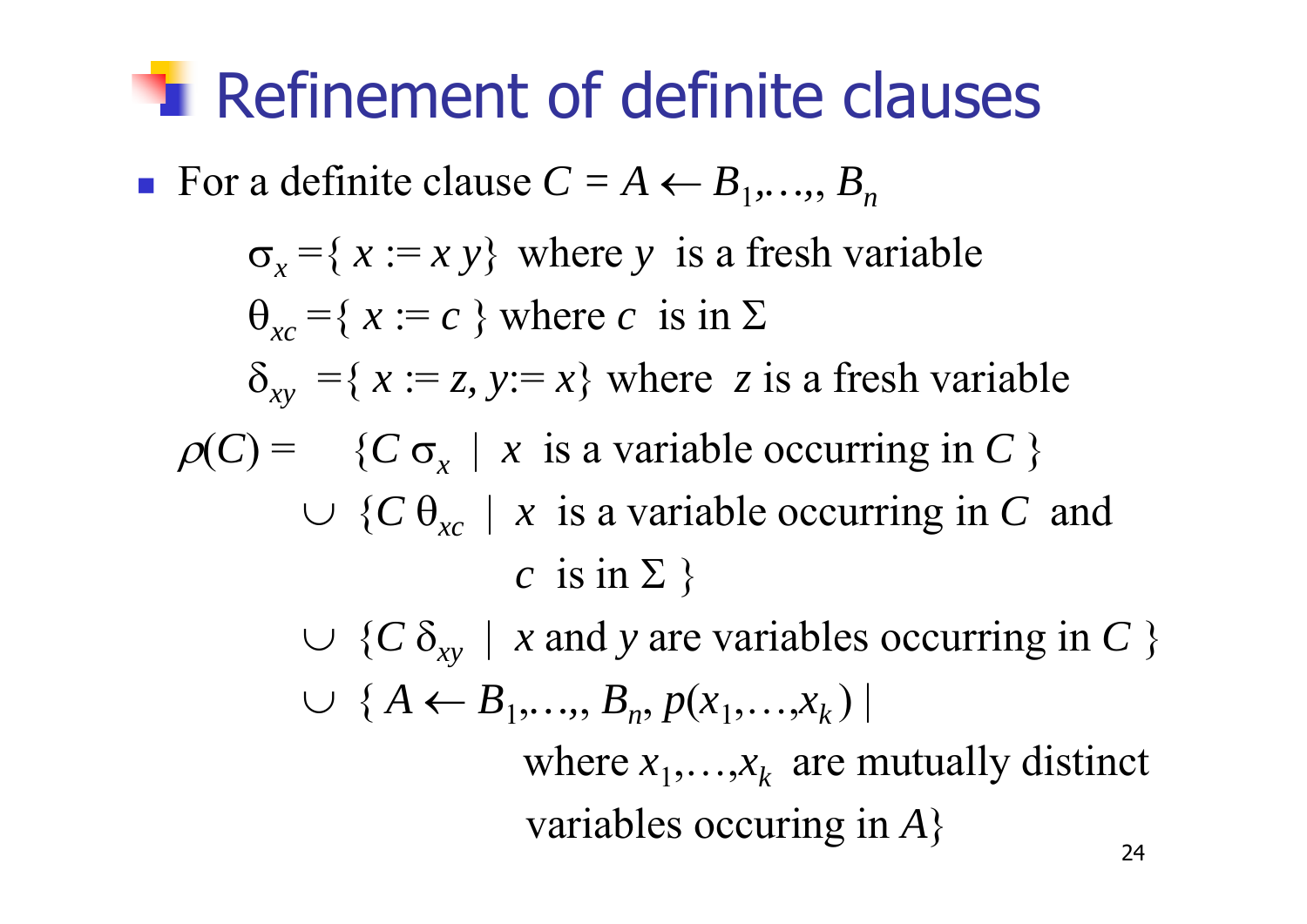

■ For a set *S* of definite clauses  
\n
$$
\rho(S) = \{S \cup \{D\} | D \in \rho(C) \text{ for some } C \in S\}
$$
\n
$$
\cup \{S - \{C\} | C \in S\}
$$

**The top element is a set of clauses of the form** 

$$
\mathsf{T}: \begin{cases} p_1(x_1,...,x_{n1}) \leftarrow \\ p_2(x_1,...,x_{n2}) \leftarrow \\ p_3(x_1,...,x_{n3}) \leftarrow \\ ... \end{cases}
$$

 $\rho^{n}(P)$ : The set of EFS which can be obtained by applying  $\rho$  repeatedly at most *n* times.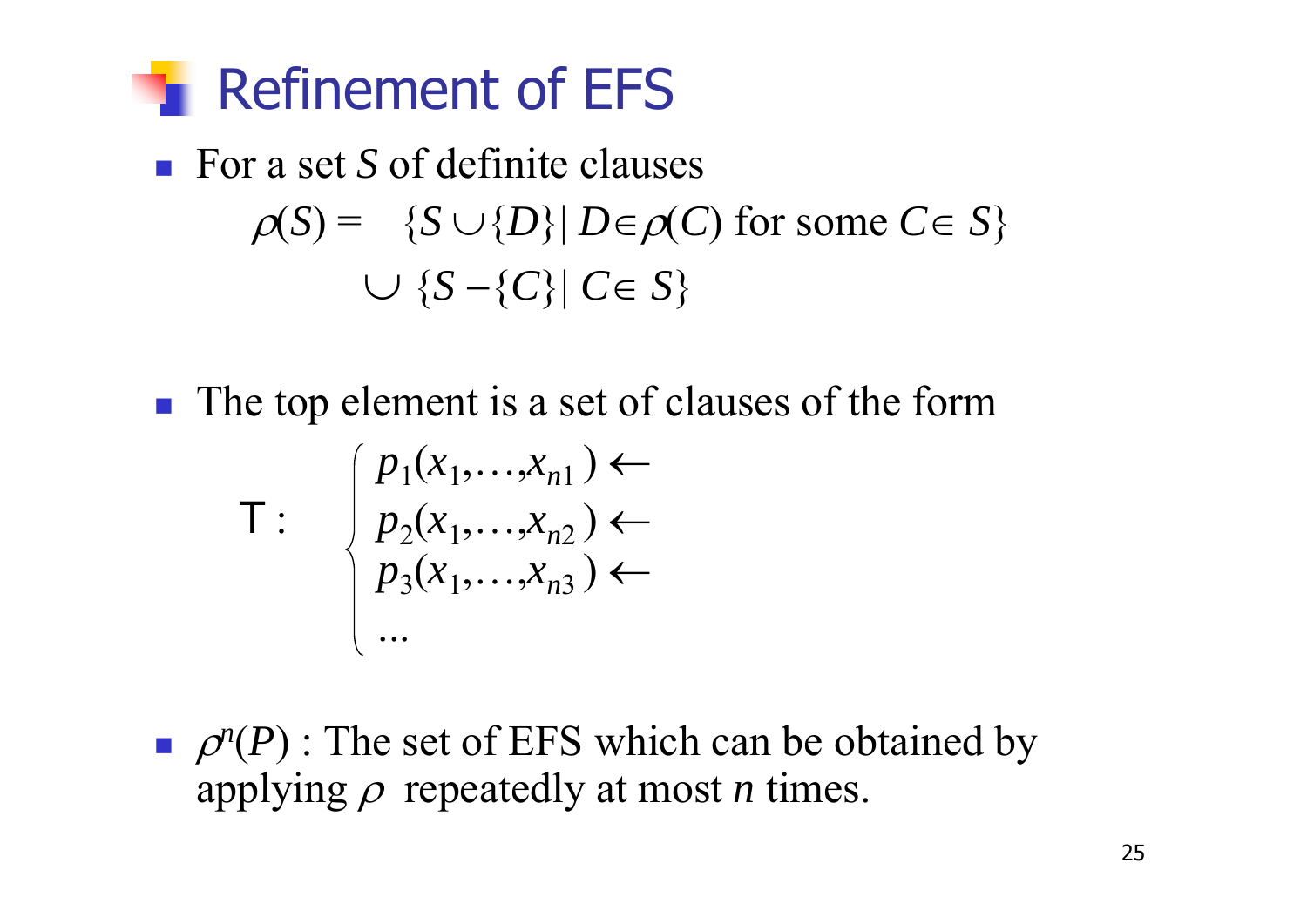### A successful case

- **If we give some restrictions to EFS S, we can simply** extend the learning algorithm for patterns.
- An example of such a restriction is:

The number of definite clauses in *S* is bounded up to a given *N* and every clause is of the form

$$
p(\pi_1, ..., \pi_n) \leftarrow q_1(x_1), q_2(x_2), ..., q_k(x_k)
$$

where  $x_1, x_2, \ldots, x_k$  appears in  $\pi_1, \ldots, \pi_n$ .

■ The latter condition is just saying that *S* corresponds to a CFG.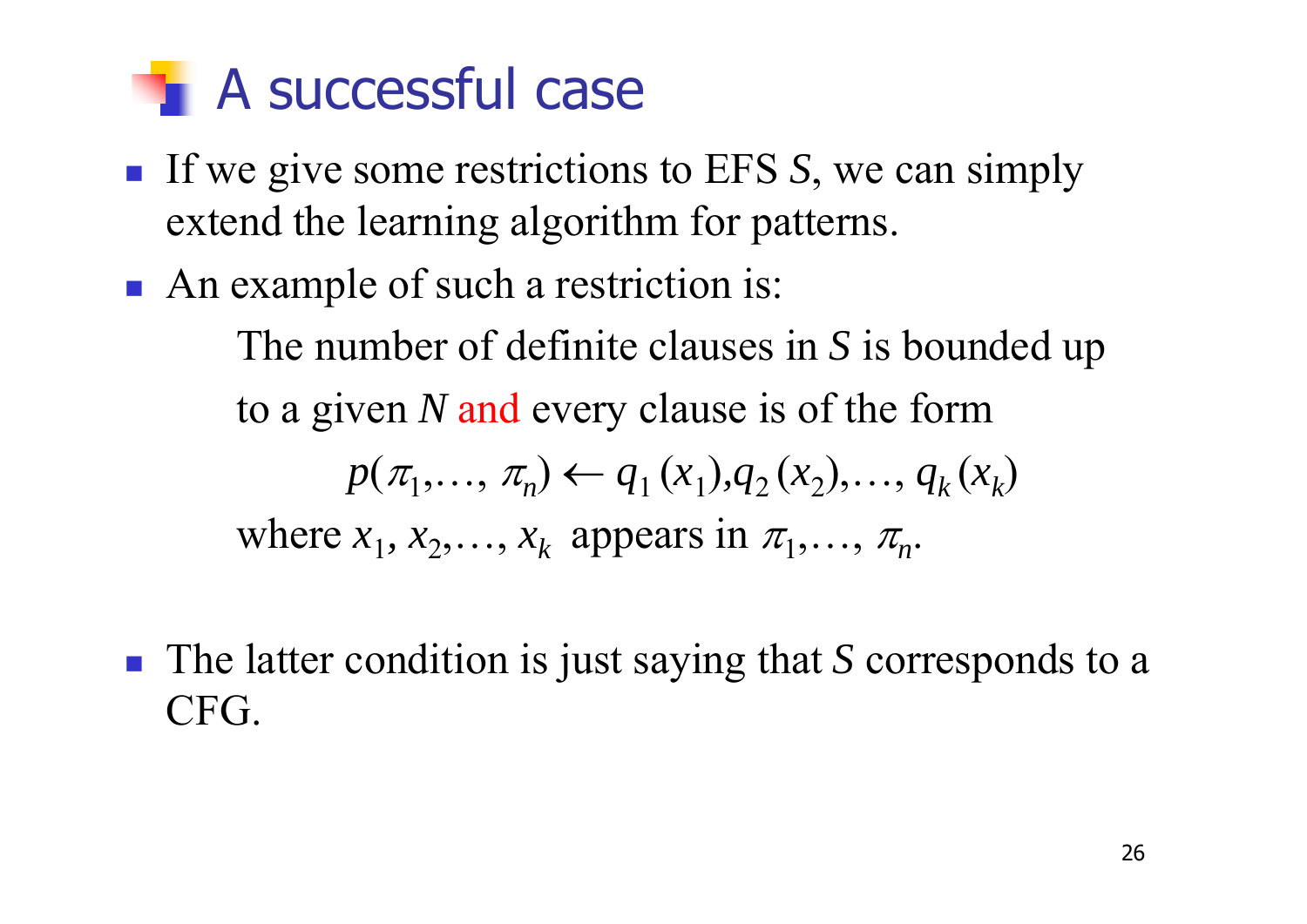## **A key property of refinement**

■ For EFS S and T,

 $T \in \rho(S) \Rightarrow L(S) \supseteq L(T)$ 

- **The definition of**  $\rho(S)$  **is rather mathematical, and a more** practical method for finding hypotheses can be formalized with not using  $\rho(S)$  but  $\rho(C)$ .
	- **Starting with T, if a definite clause C generates any** negative example, replace *C* with all of the clauses in  $\rho(C).$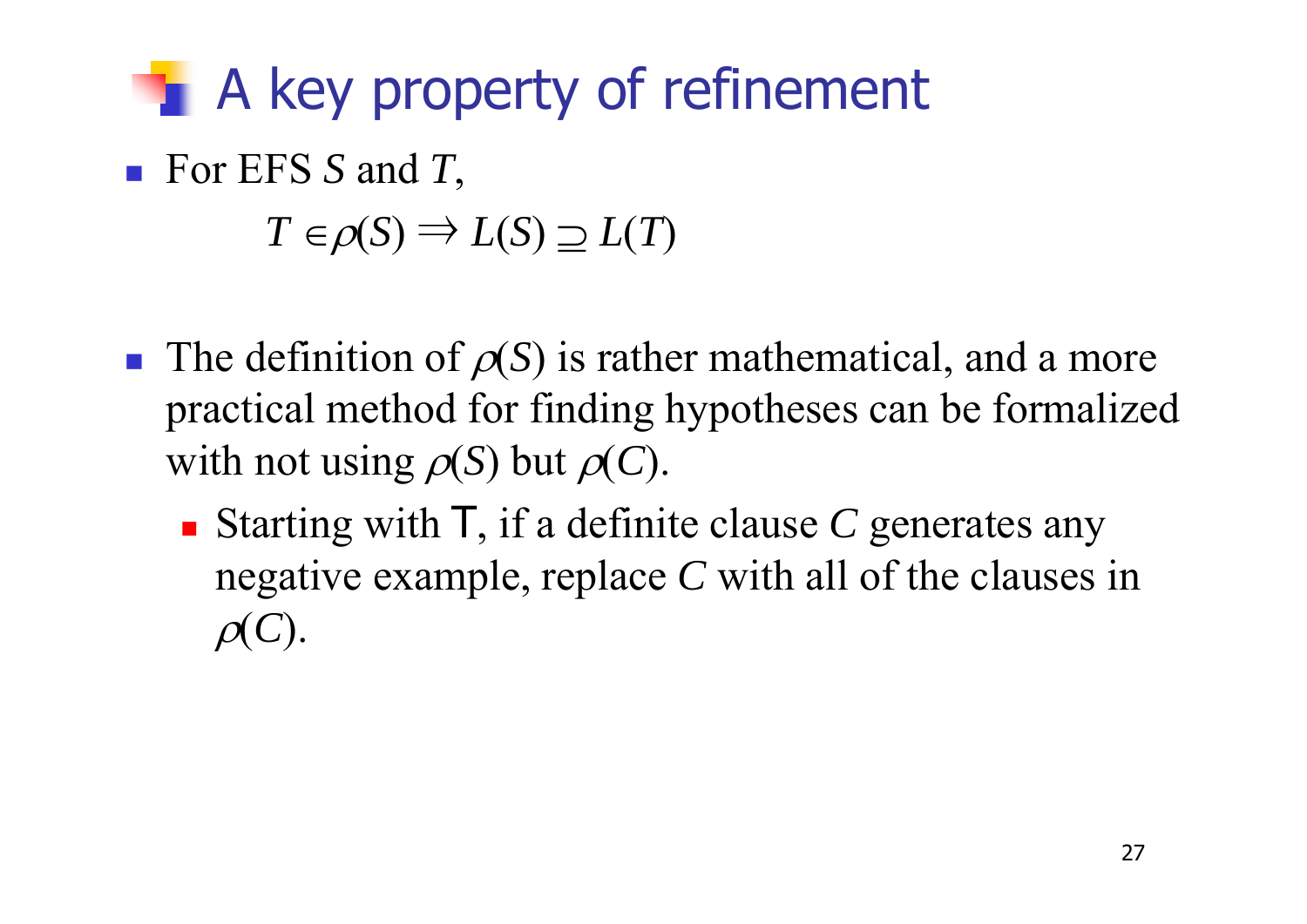

```
S = Tfor n = 1 forever
receive e_n = \langle s_n, b_n \ranglewhile ( 0 \le \exists j \le n e_j = \langle s_j, - \rangle and s_j \in L(S))
         delete a clause C in S and add all clauses 
        in \rho(C)output S
```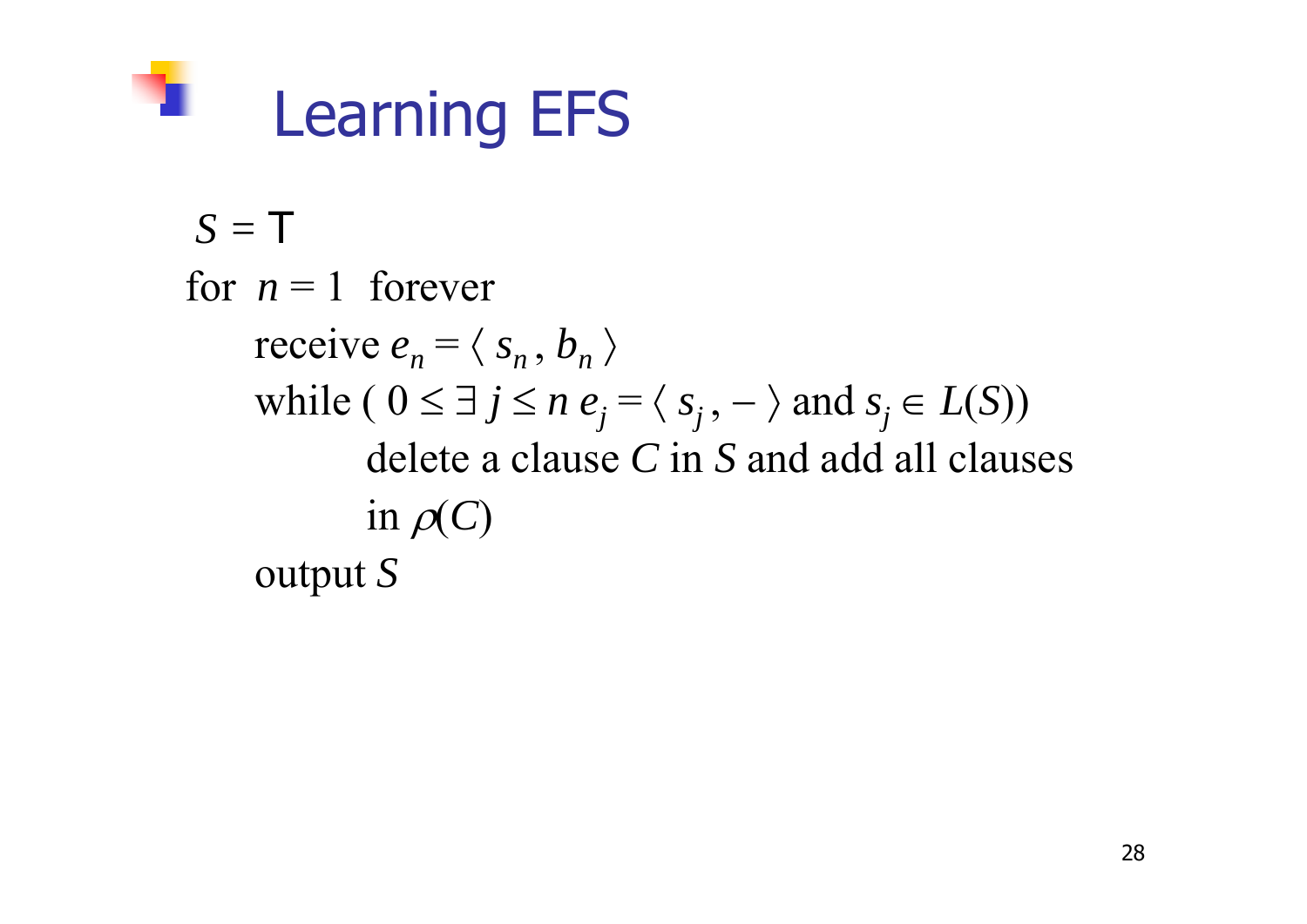

 $S: p(a \times b) \leftarrow p(y)$  $p(ab) \leftarrow$ 

$$
E_1 = \langle p(aabb), + \rangle, E_2 = \langle p(ab), + \rangle
$$
  

$$
E_3 = \langle p(abb), - \rangle
$$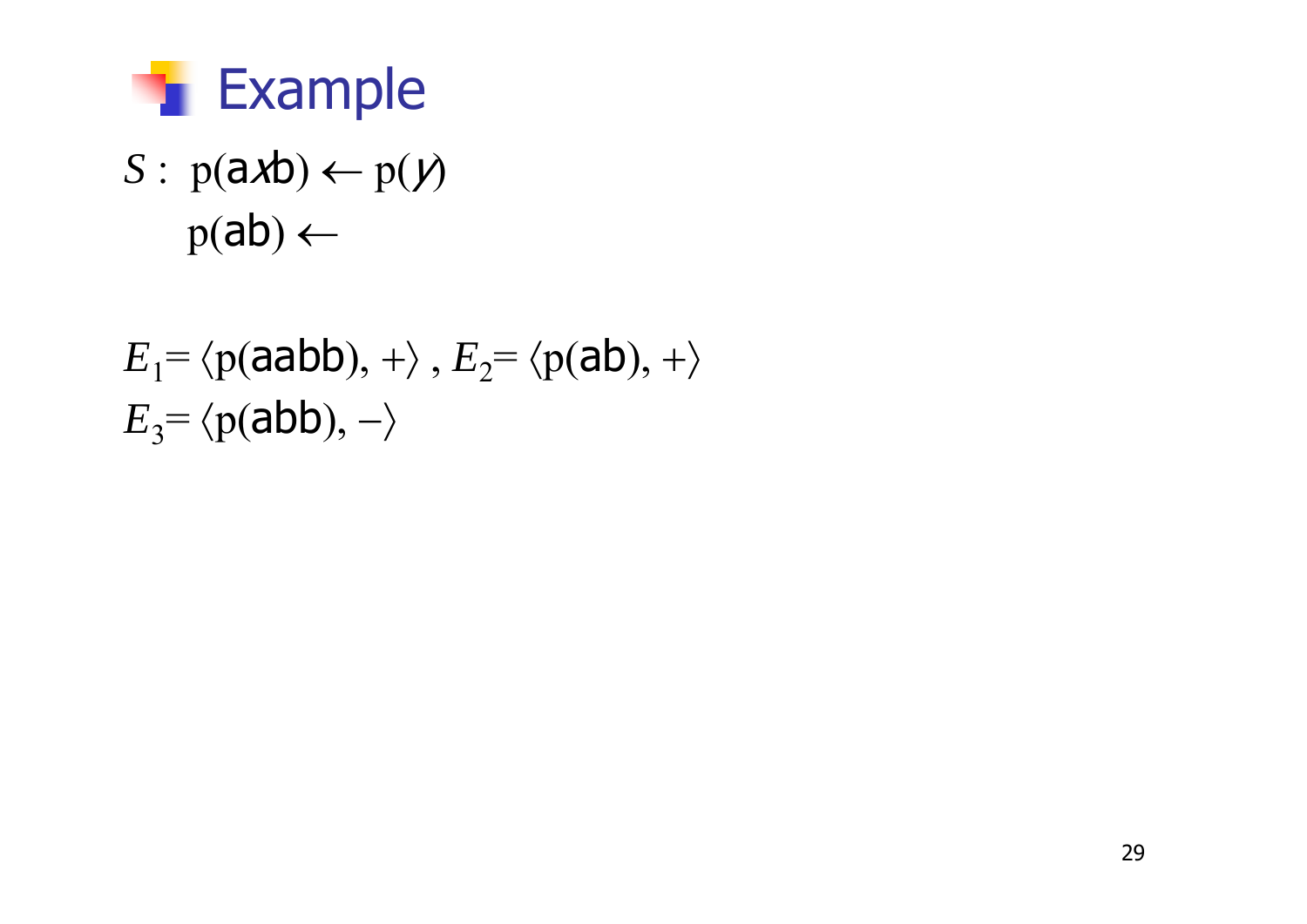

- $E_1$ =  $\langle p(aabb), + \rangle$ ,  $E_2$ =  $\langle p(ab), + \rangle$  $E_3$ = $\langle p(\text{bba}), -\rangle$
- $S = p(x) \leftarrow$ 
	- $p(xy) \leftarrow, p(a) \leftarrow, p(b) \leftarrow, p(x) \leftarrow p(x)$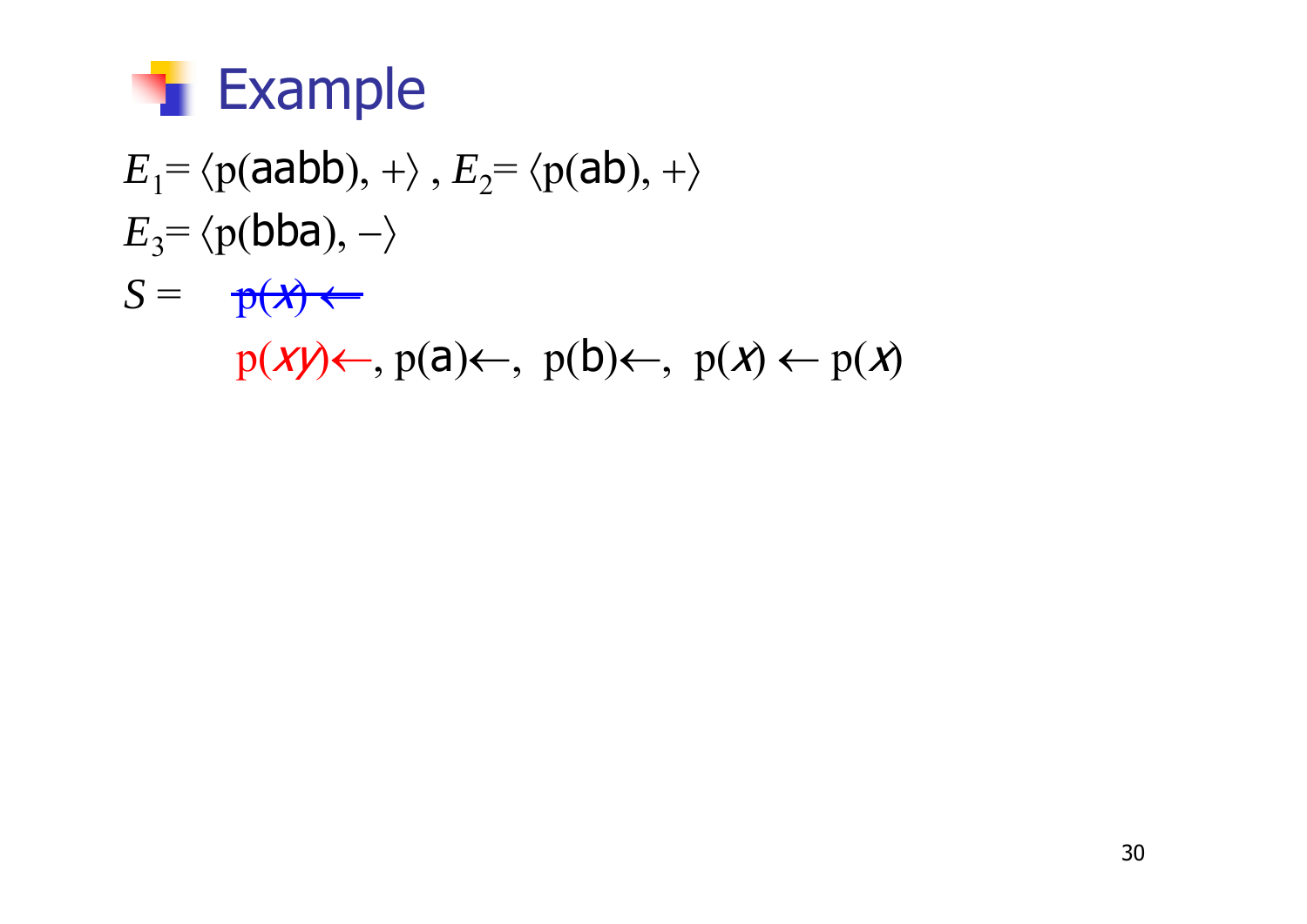

$$
E_1 = \langle p(aabb), + \rangle, E_2 = \langle p(ab), + \rangle
$$
  
\n
$$
E_3 = \langle p(bba), - \rangle
$$
  
\n
$$
S = p(x) \leftarrow
$$
  
\n
$$
p(xy) \leftarrow, p(a) \leftarrow, p(b) \leftarrow, p(x) \leftarrow p(x)
$$
  
\n
$$
p(xyz) \leftarrow, p(ay) \leftarrow, p(by) \leftarrow, p(xa) \leftarrow, p(xb) \leftarrow
$$
  
\n
$$
p(xy) \leftarrow p(x), p(xy) \leftarrow p(y)
$$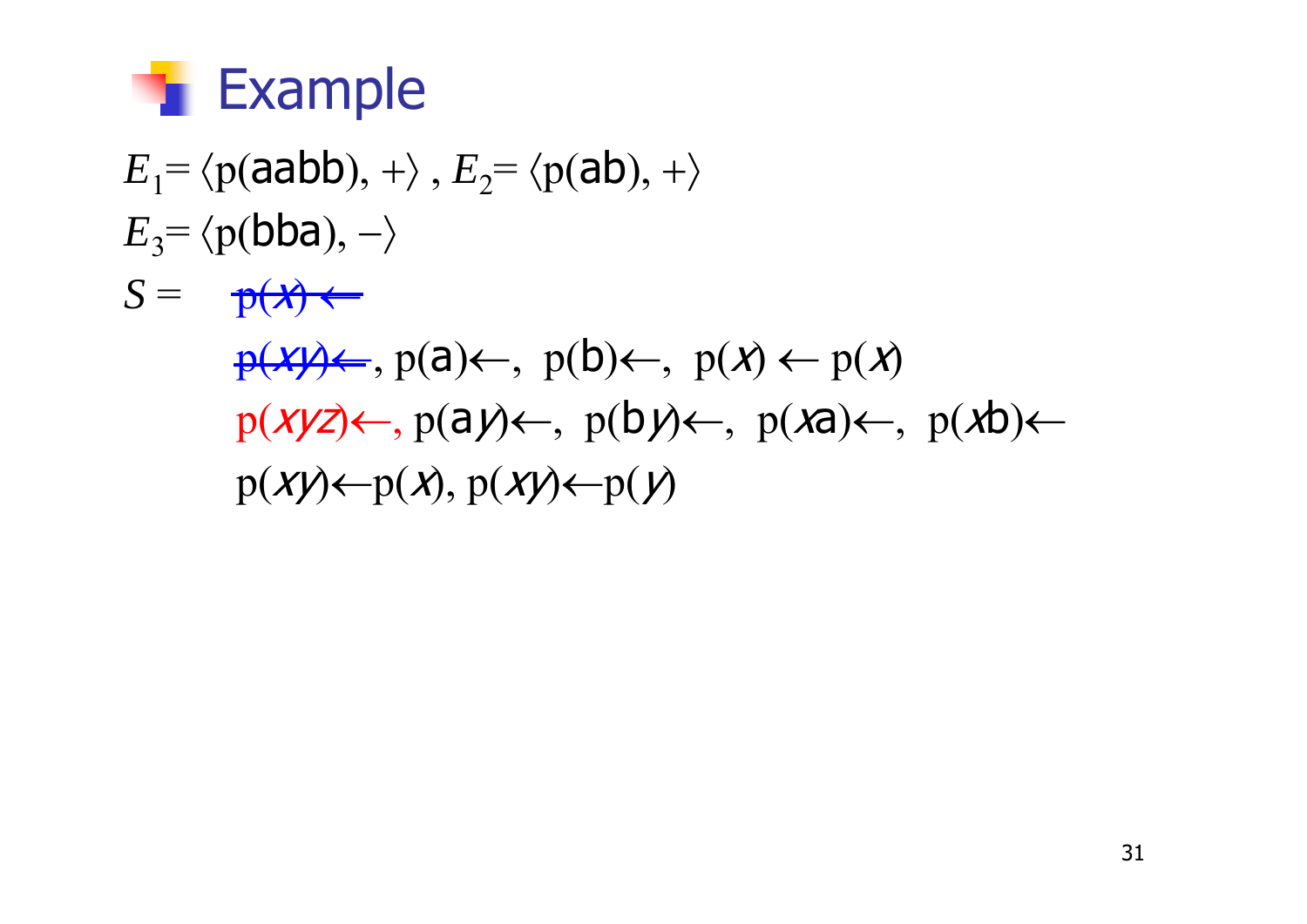

 $E_1$ =  $\langle p$ (aabb), + $\rangle$ ,  $E_2$ =  $\langle p$ (ab), + $\rangle$  $E_3$ = $\langle p(\text{bba}), -\rangle$  $S = p(x) \leftarrow$  $p(x) \leftrightarrow (a) \leftrightarrow (b) \leftrightarrow (b) \leftrightarrow (c) \leftrightarrow (c)$  $p(xyz)$ ,  $p(a)y$ ,  $p(b)y$ ,  $p(xa)$ ,  $p(xb)$  $p(XY) \leftarrow p(X), p(XY) \leftarrow p(Y)$  $p(XXZ) \leftarrow$ ,  $p(XYX) \leftarrow$ ,  $p(XYY) \leftarrow$ ,  $p(XYZ) \leftarrow p(X)$ ,  $p(Xyz) \leftarrow p(y), p(Xyz) \leftarrow p(z),$  $p(ayz) \leftarrow, p(byz) \leftarrow, ..., p(xya) \leftarrow, p(xyb) \leftarrow,$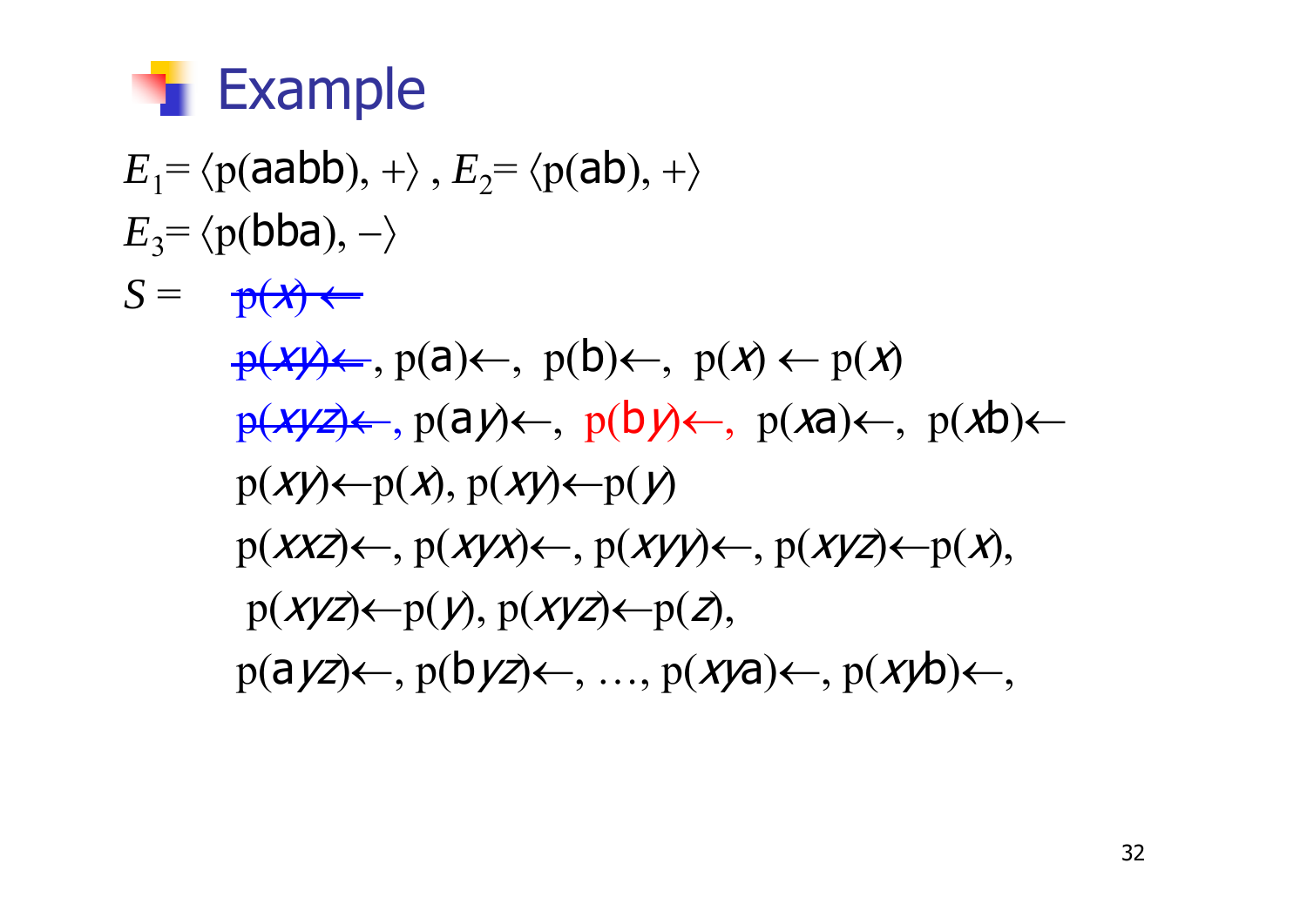

 $E_1$ =  $\langle p$ (aabb), + $\rangle$ ,  $E_2$ =  $\langle p$ (ab), + $\rangle$  $E_3$ = $\langle p(\text{bba}), -\rangle$  $S = p(x) \leftarrow$  $p(x) \leftarrow$ ,  $p(a) \leftarrow$ ,  $p(b) \leftarrow$ ,  $p(x) \leftarrow p(x)$  $p(xyz)$ ,  $p(a)y$ ,  $p(b)y$ ,  $p(xa)$ ,  $p(xb)$  $p(XY) \leftarrow p(X), p(XY) \leftarrow p(Y)$  $p(XXZ) \leftarrow$ ,  $p(XYX) \leftarrow$ ,  $p(XYY) \leftarrow$ ,  $p(XYZ) \leftarrow p(X)$ ,  $p(Xyz) \leftarrow p(y), p(Xyz) \leftarrow p(z),$  $p(ayz) \leftarrow, p(byz) \leftarrow, ..., p(xya) \leftarrow, p(xyb) \leftarrow,$  $p(ba) \leftarrow$ ,  $p(bb) \leftarrow$ ,  $p(bx) \leftarrow$ ,  $p(b) \leftarrow p(y)$ ,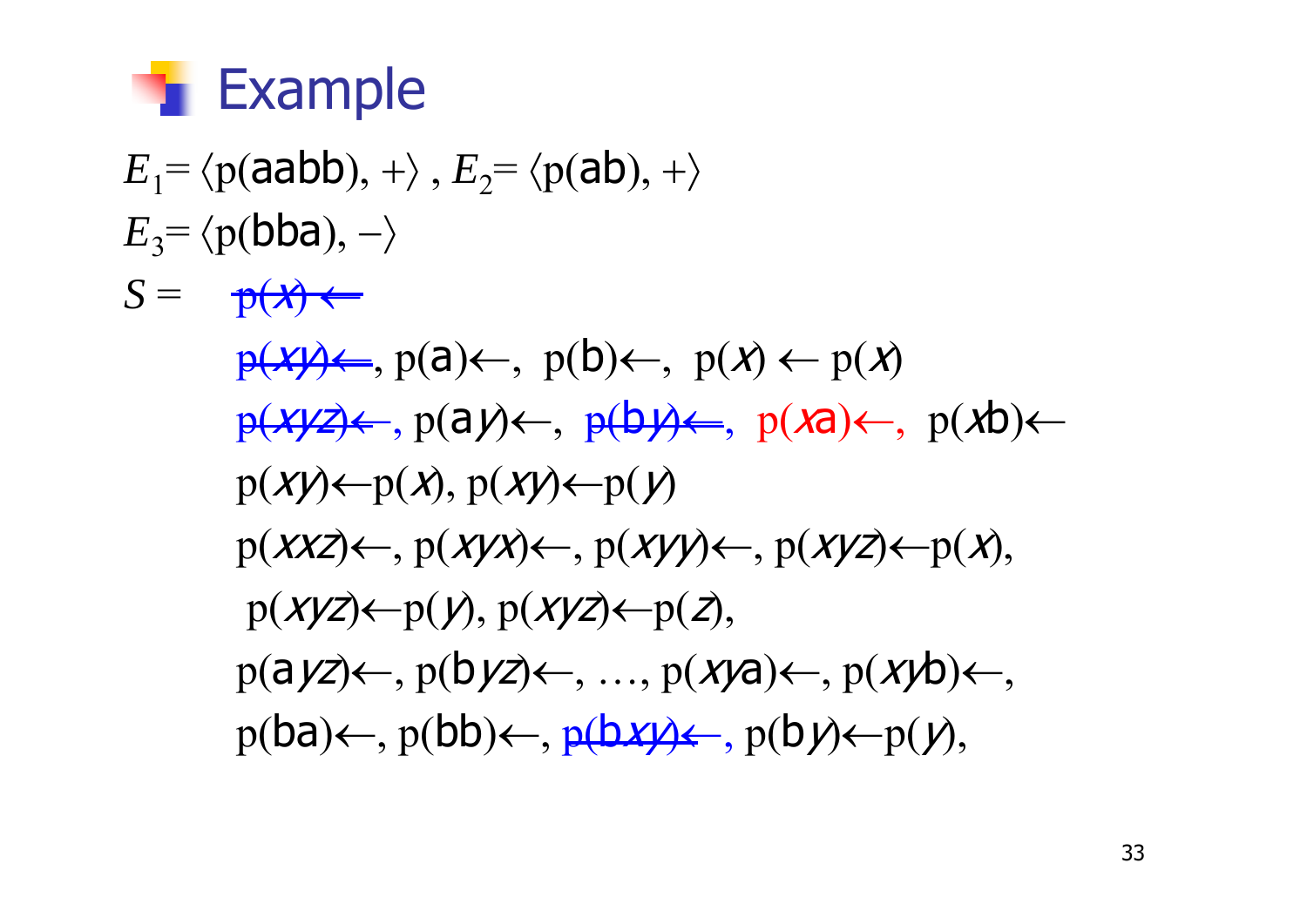

 $E_1$ =  $\langle p$ (aabb), + $\rangle$ ,  $E_2$ =  $\langle p$ (ab), + $\rangle$  $E_3$ =  $\langle p(\text{bba}), -\rangle$  $S = \frac{\theta(x)}{}$  $p(x) \leftrightarrow (a) \leftarrow$ ,  $p(b) \leftarrow$ ,  $p(x) \leftarrow p(x)$  $p(xyz) \leftarrow$ ,  $p(ayz) \leftarrow$ ,  $p(by) \leftarrow$ ,  $p(xa) \leftarrow$ ,  $p(xb) \leftarrow$  $p(XY) \leftarrow p(X), p(XY) \leftarrow p(Y)$  $p(XXZ) \leftarrow$ ,  $p(XYX) \leftarrow$ ,  $p(XYY) \leftarrow$ ,  $p(XYZ) \leftarrow p(X)$ ,  $p(Xyz) \leftarrow p(y), p(Xyz) \leftarrow p(z),$  $p(ayz) \leftarrow, p(byz) \leftarrow, ..., p(xya) \leftarrow, p(xyb) \leftarrow,$  $p(aa) \leftarrow, p(ab) \leftarrow, p(a \times y) \leftarrow, p(a \times y) \leftarrow p(y),$  $p(ba) \leftarrow$ ,  $p(ab) \leftarrow$ ,  $p(xa) \leftarrow$ ,  $p(xa) \leftarrow p(x)$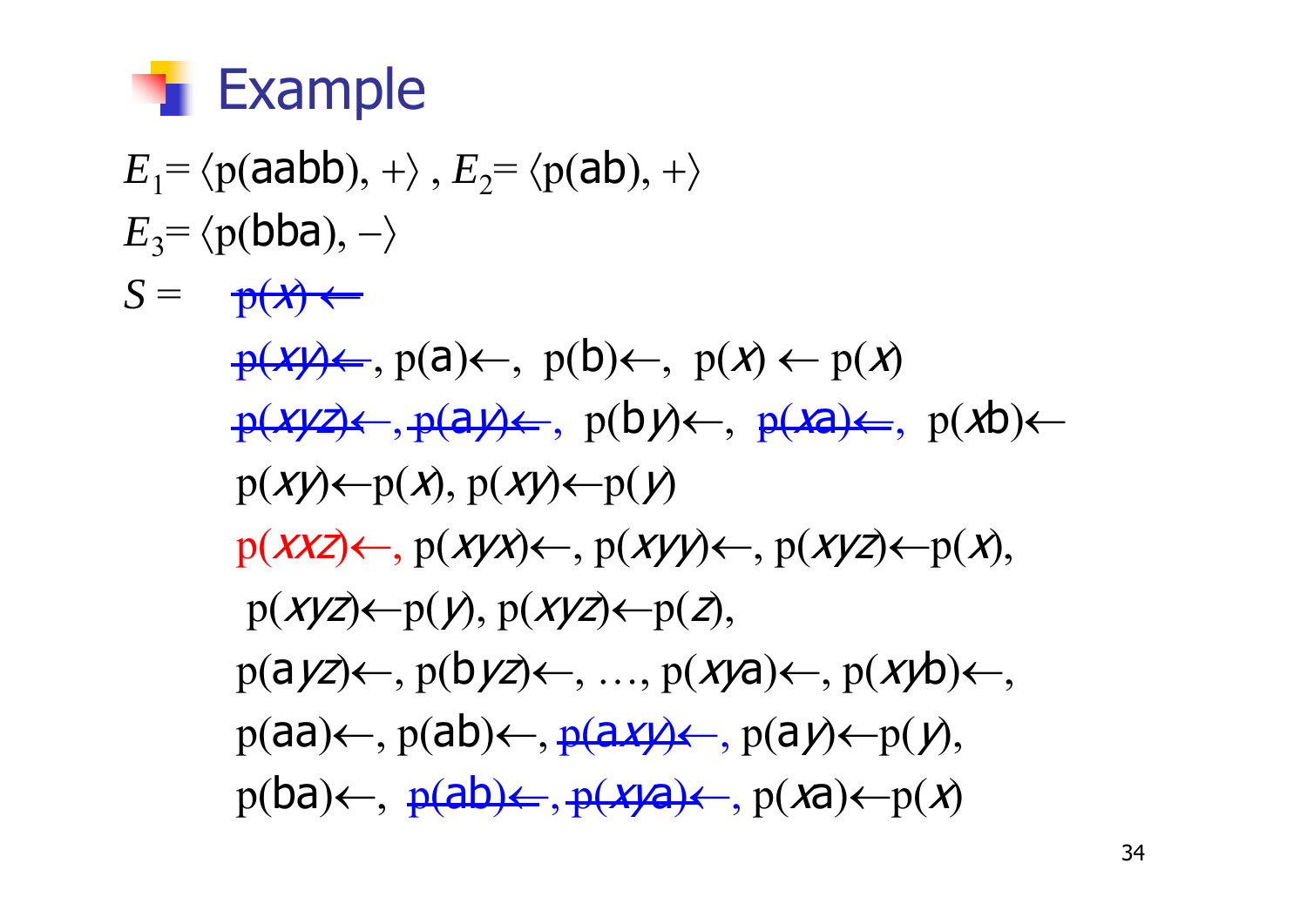

$$
E_1 = \langle p(aabb), + \rangle, E_2 = \langle p(ab), + \rangle
$$
  
\n
$$
E_3 = \langle p(bba), - \rangle
$$
  
\n
$$
S = p(a) \leftarrow, p(b) \leftarrow, p(x) \leftarrow p(x)
$$
  
\n
$$
p(by) \leftarrow, p(xa) \leftarrow, p(xy) \leftarrow p(x), p(xy) \leftarrow p(y)
$$
  
\n
$$
p(xxz) \leftarrow, p(xyx) \leftarrow, p(xyy) \leftarrow, p(xyz) \leftarrow p(x),
$$
  
\n
$$
p(xyz) \leftarrow p(y), p(xyz) \leftarrow p(z),
$$
  
\n
$$
p(ayz) \leftarrow, p(byz) \leftarrow, ..., p(xya) \leftarrow, p(xyb) \leftarrow,
$$
  
\n
$$
p(aa) \leftarrow, p(ab) \leftarrow, p(a) \leftarrow p(y),
$$
  
\n
$$
p(bb) \leftarrow, p(xyb) \leftarrow, p(xb) \leftarrow p(x)
$$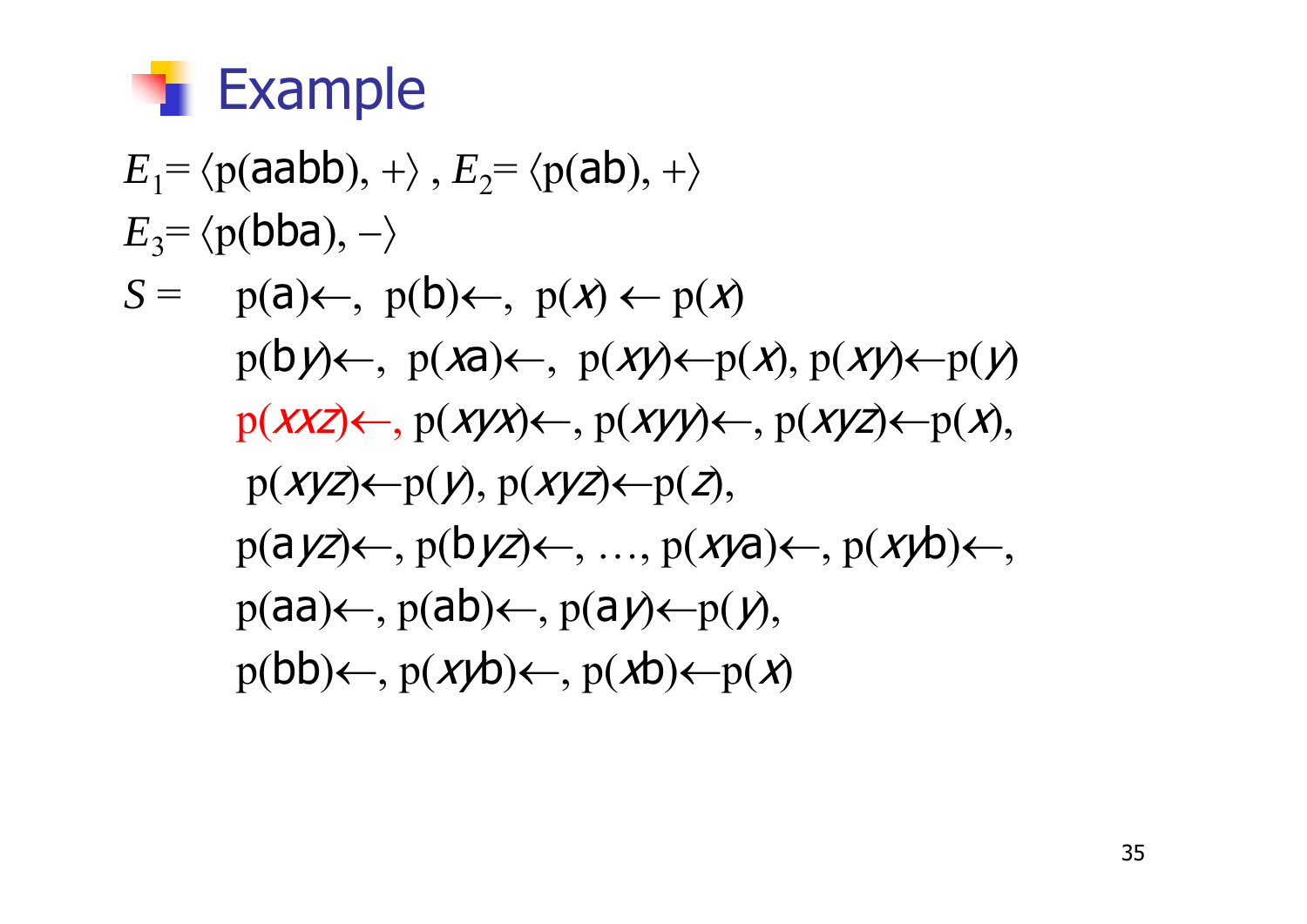

$$
E_1 = \langle p(aabb), + \rangle, E_2 = \langle p(ab), + \rangle
$$
  
\n
$$
E_3 = \langle p(bba), - \rangle
$$
  
\n
$$
S = p(a) \leftarrow, p(b) \leftarrow, p(x) \leftarrow p(x)
$$
  
\n
$$
p(b) \leftarrow, p(xa) \leftarrow, p(xy) \leftarrow p(x), p(xy) \leftarrow p(y)
$$
  
\n
$$
p(xyx) \leftarrow, p(xyy) \leftarrow, p(xyz) \leftarrow p(x),
$$
  
\n
$$
p(xyz) \leftarrow p(y), p(xyz) \leftarrow p(z),
$$
  
\n
$$
p(ayz) \leftarrow, p(byz) \leftarrow, ..., p(xya) \leftarrow, p(xyb) \leftarrow,
$$
  
\n
$$
p(aa) \leftarrow, p(ab) \leftarrow, p(a) \leftarrow p(y),
$$
  
\n
$$
p(bb) \leftarrow, p(xyb) \leftarrow, p(ab) \leftarrow p(x)
$$
  
\n
$$
p(ayy) \leftarrow, p(byy) \leftarrow, p(aaz) \leftarrow, p(bbz) \leftarrow, p(xyxyz) \leftarrow,
$$
  
\n
$$
p(xxz) \leftarrow p(x), p(xxz) \leftarrow p(z),
$$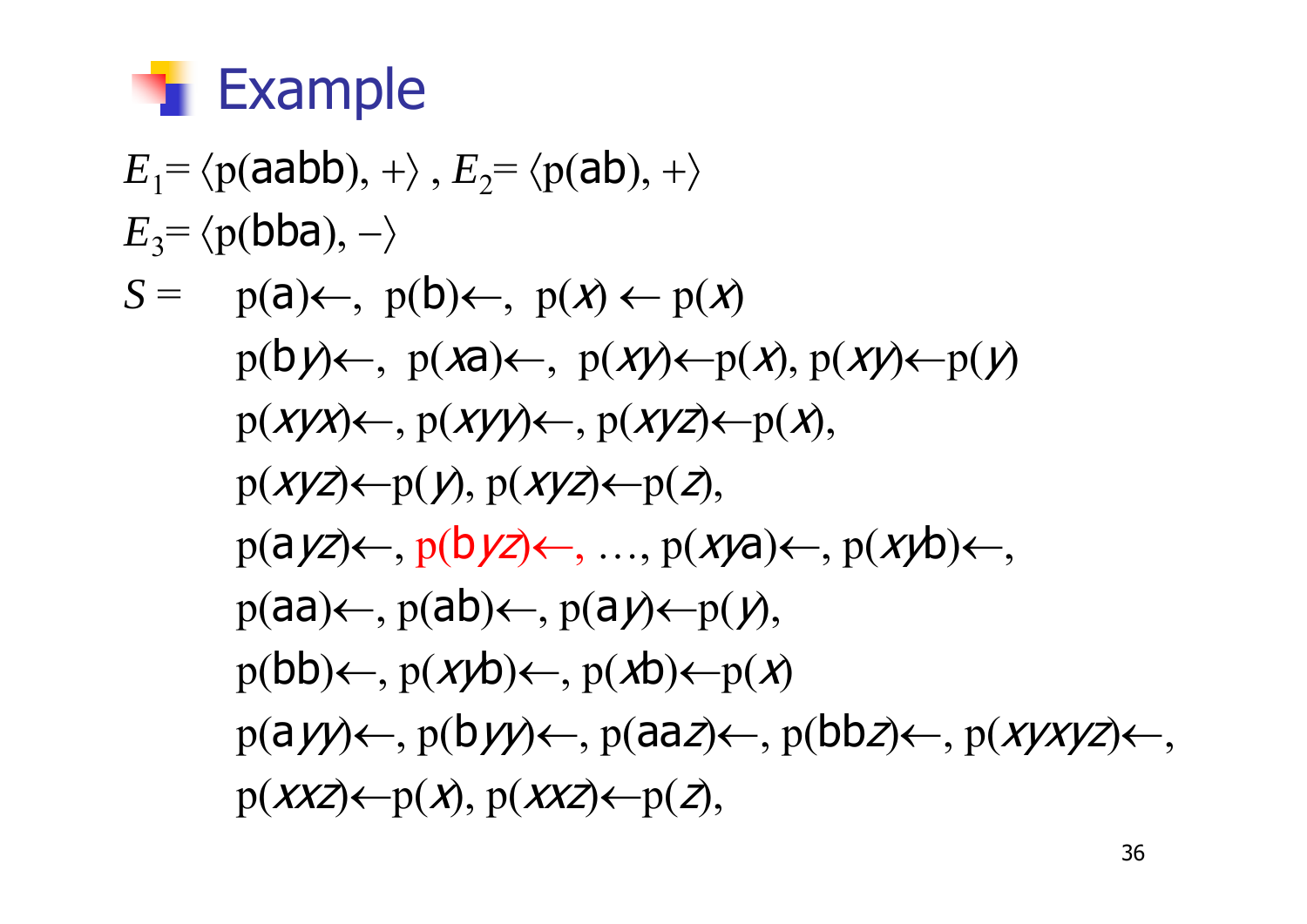

$$
E_1 = \langle p(aabb), + \rangle, E_2 = \langle p(ab), + \rangle
$$
  
\n
$$
E_3 = \langle p(bba), - \rangle
$$
  
\n
$$
S = p(a) \leftarrow, p(b) \leftarrow, p(x) \leftarrow, p(x) \leftarrow p(x), p(xy) \leftarrow p(y)
$$
  
\n
$$
p(xy) \leftarrow, p(xy) \leftarrow, p(xy) \leftarrow p(x), p(xy) \leftarrow p(x), p(xy) \leftarrow p(x) \leftarrow p(x) \leftarrow p(x) \leftarrow p(x) \leftarrow p(x) \leftarrow p(x) \leftarrow p(x) \leftarrow p(x) \leftarrow p(x) \leftarrow p(x) \leftarrow p(x) \leftarrow p(x) \leftarrow p(x) \leftarrow p(x) \leftarrow p(x) \leftarrow p(x) \leftarrow p(x) \leftarrow p(x) \leftarrow p(x) \leftarrow p(x) \leftarrow p(x) \leftarrow p(x) \leftarrow p(x) \leftarrow p(x) \leftarrow p(x) \leftarrow p(x) \leftarrow p(x) \leftarrow p(x) \leftarrow p(x) \leftarrow p(x) \leftarrow p(x) \leftarrow p(x) \leftarrow p(x) \leftarrow p(x) \leftarrow p(x) \leftarrow p(x) \leftarrow p(x) \leftarrow p(x) \leftarrow p(x) \leftarrow p(x) \leftarrow p(x) \leftarrow p(x) \leftarrow p(x) \leftarrow p(x) \leftarrow p(x) \leftarrow p(x) \leftarrow p(x) \leftarrow p(x) \leftarrow p(x) \leftarrow p(x) \leftarrow p(x) \leftarrow p(x) \leftarrow p(x) \leftarrow p(x) \leftarrow p(x) \leftarrow p(x) \leftarrow p(x) \leftarrow p(x) \leftarrow p(x) \leftarrow p(x) \leftarrow p(x) \leftarrow p(x) \leftarrow p(x) \leftarrow p(x) \leftarrow p(x) \leftarrow p(x) \leftarrow p(x) \leftarrow p(x) \leftarrow p(x) \leftarrow p(x) \leftarrow p(x) \leftarrow p(x) \leftarrow p(x) \leftarrow p(x) \leftarrow p(x) \leftarrow p(x) \leftarrow p(x) \leftarrow p(x) \leftarrow p(x) \leftarrow p(x) \leftarrow p(x) \leftarrow p(x) \leftarrow p(x) \leftarrow p(x) \leftarrow p(x) \leftarrow p(x) \leftarrow p(x) \leftarrow p(x) \leftarrow p(x) \leftarrow p(x) \leftarrow p(x) \leftarrow p(x) \leftarrow p(x) \leftarrow p(x) \leftarrow p(x) \leftarrow p(x) \leftarrow p(x) \leftarrow p(x) \leftarrow p(x) \leftarrow p(x) \leftarrow p(x) \leftarrow
$$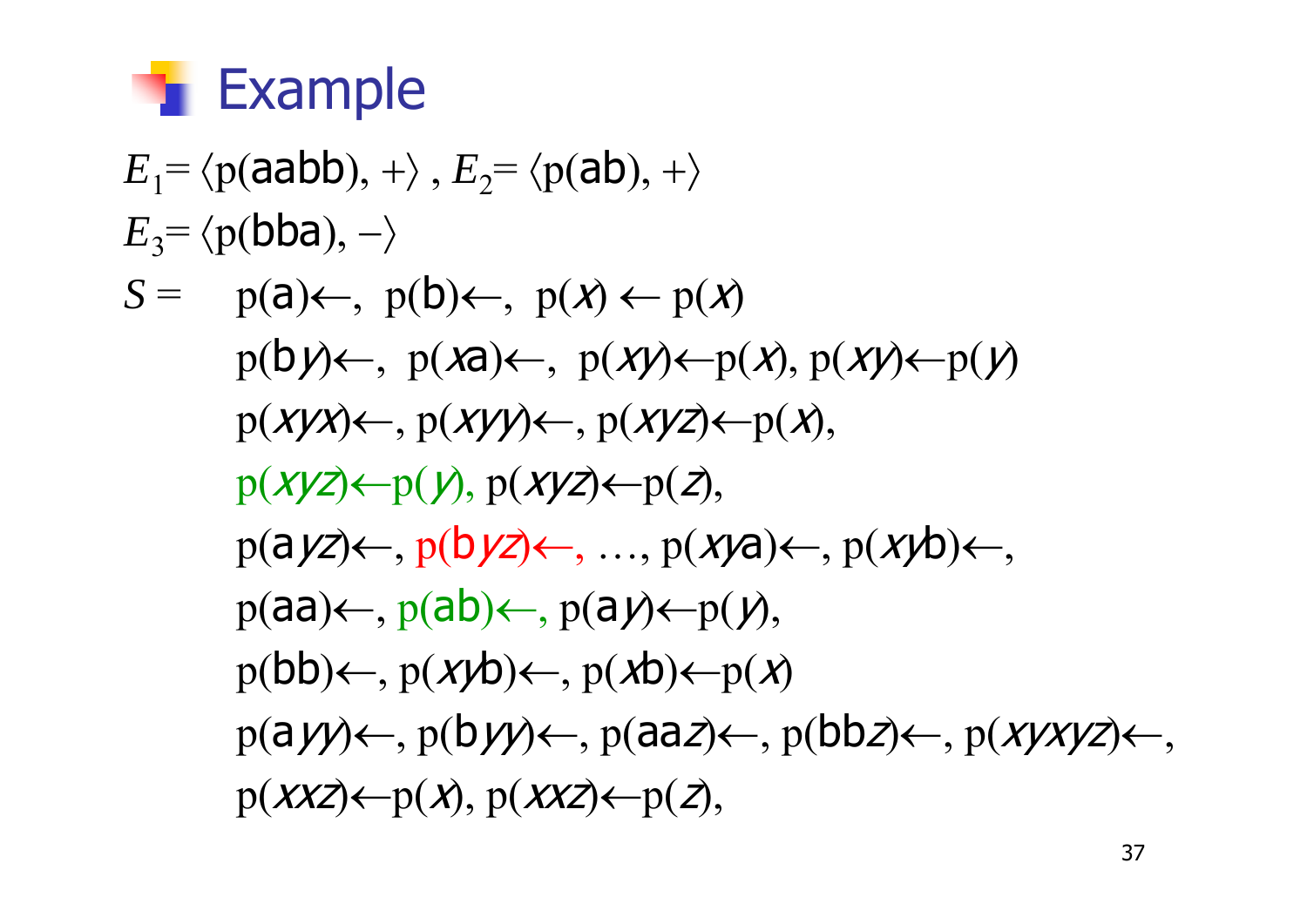

…

```
E_1= \langle p(aabb), + \rangle, E_2= \langle p(ab), + \rangleE_3= \langle p(\text{bba}), -\rangleS = …
     p(ayb) \leftarrow p(y),p(ab) \leftarrow,
```